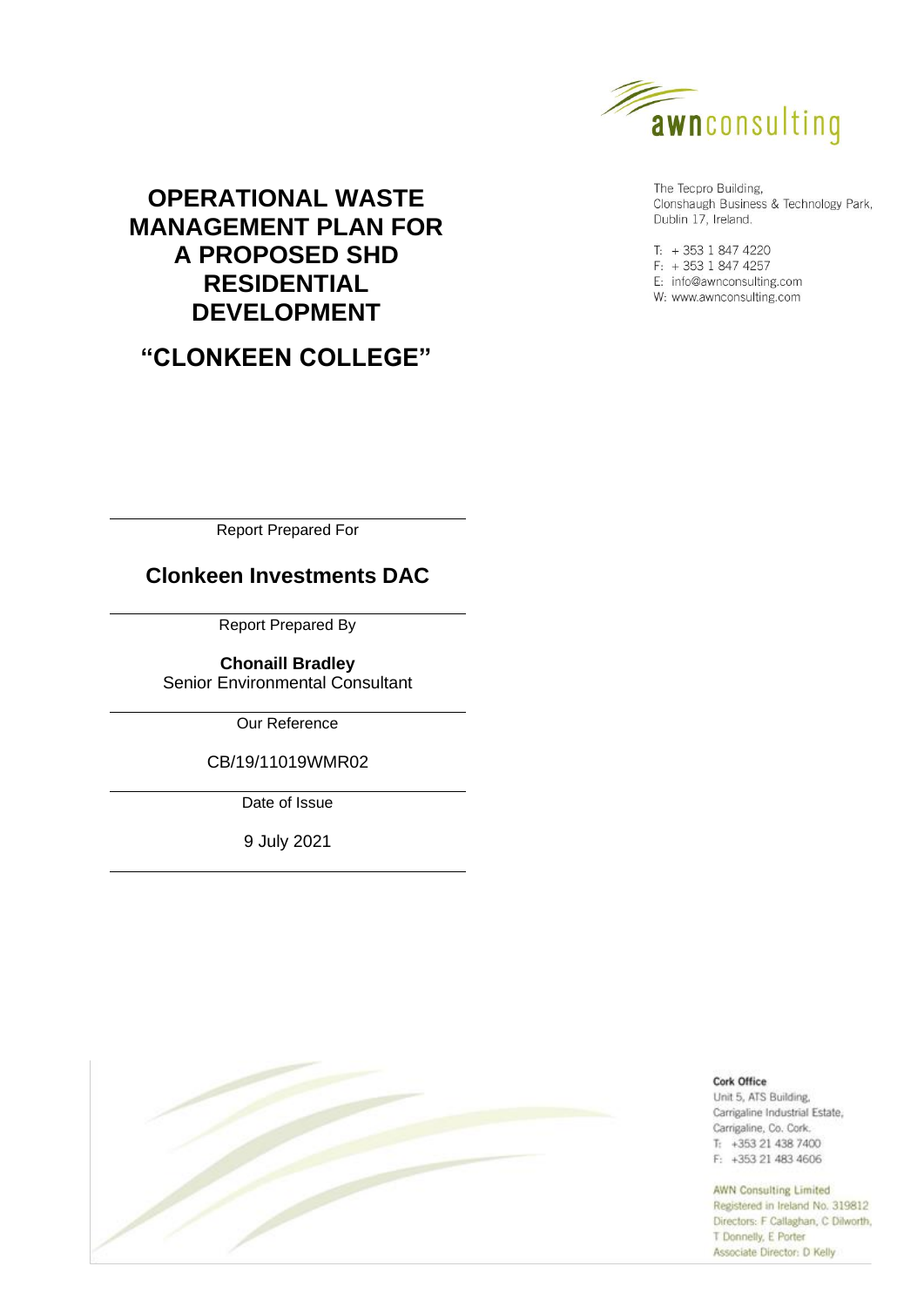# **Document History**

| <b>Document Reference</b> |                      | Original Issue Date              |  |
|---------------------------|----------------------|----------------------------------|--|
| CB/19/11019WMR02          |                      | 8 July 2021                      |  |
| <b>Revision Level</b>     | <b>Revision Date</b> | Description<br>Sections Affected |  |
|                           |                      |                                  |  |
|                           |                      |                                  |  |
|                           |                      |                                  |  |
|                           |                      |                                  |  |
|                           |                      |                                  |  |
|                           |                      |                                  |  |
|                           |                      |                                  |  |
|                           |                      |                                  |  |
|                           |                      |                                  |  |

# **Record of Approval**

| Details   | Written by                      | Approved by      |
|-----------|---------------------------------|------------------|
| Signature |                                 |                  |
| Name      | <b>Chonaill Bradley</b>         | Fergal Callaghan |
| Title     | Senior Environmental Consultant | Director         |
| Date      | 8 July 2021                     | 8 July 2021      |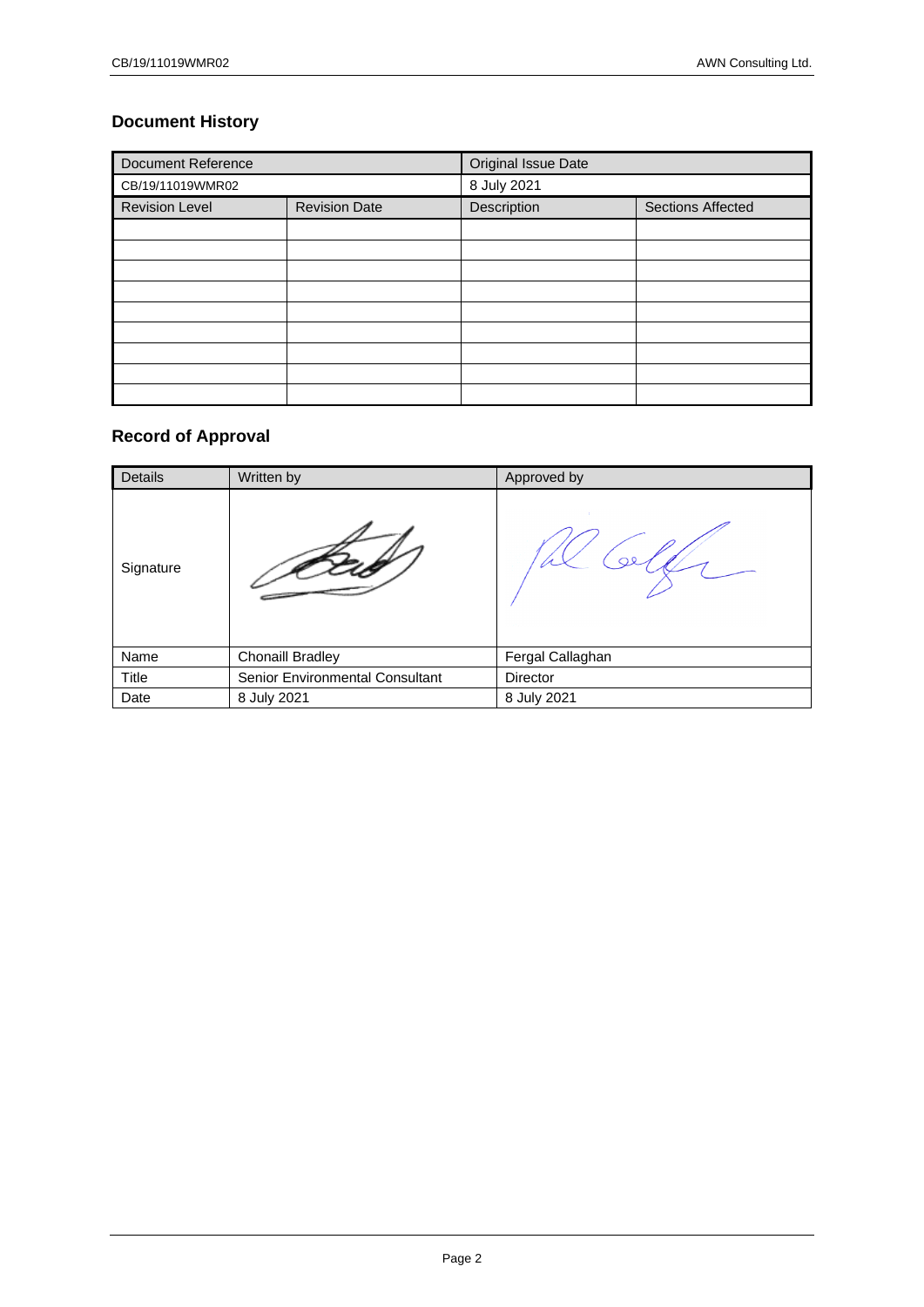|     |                                         | <b>CONTENTS</b>                                            | Page           |
|-----|-----------------------------------------|------------------------------------------------------------|----------------|
| 1.0 |                                         | <b>INTRODUCTION</b>                                        | 4              |
| 2.0 | OVERVIEW OF WASTE MANAGEMENT IN IRELAND |                                                            | 4              |
|     | 2.1                                     | <b>National Level</b>                                      | 4              |
|     | $2.2\phantom{0}$                        | <b>Regional Level</b>                                      | 6              |
|     | 2.3                                     | Legislative Requirements                                   | $\overline{7}$ |
|     |                                         | 2.3.1 Dún Laoghaire-Rathdown County Council Waste Bye-Laws | 8              |
|     | 2.4                                     | <b>Local Authority Guidelines</b>                          | 9              |
|     | 2.5                                     | Regional Waste Management Service Providers and Facilities | 9              |
| 3.0 |                                         | DESCRIPTION OF THE PROJECT                                 | 10             |
|     | 3.1                                     | Location, Size and Scale of the Development                | 10             |
|     | 3.2                                     | European Waste Codes                                       | 11             |
| 4.0 |                                         | <b>ESTIMATED WASTE ARISINGS</b>                            | 11             |
| 5.0 |                                         | <b>WASTE STORAGE AND COLLECTION</b>                        | 12             |
|     | 5.1                                     | Waste Storage - Residential Units                          | 14             |
|     | 5.2                                     | Waste Storage - Childcare Facility                         | 14             |
|     | 5.3                                     | <b>Waste Collection</b>                                    | 15             |
|     | 5.4                                     | <b>Additional Waste Materials</b>                          | 15             |
|     | 5.5                                     | Waste Storage Area Design                                  | 18             |
|     | 5.6                                     | <b>Facility Management Responsibilities</b>                | 18             |
| 6.0 |                                         | <b>CONCLUSIONS</b>                                         | 19             |

# 7.0 [REFERENCES](#page-19-0) 20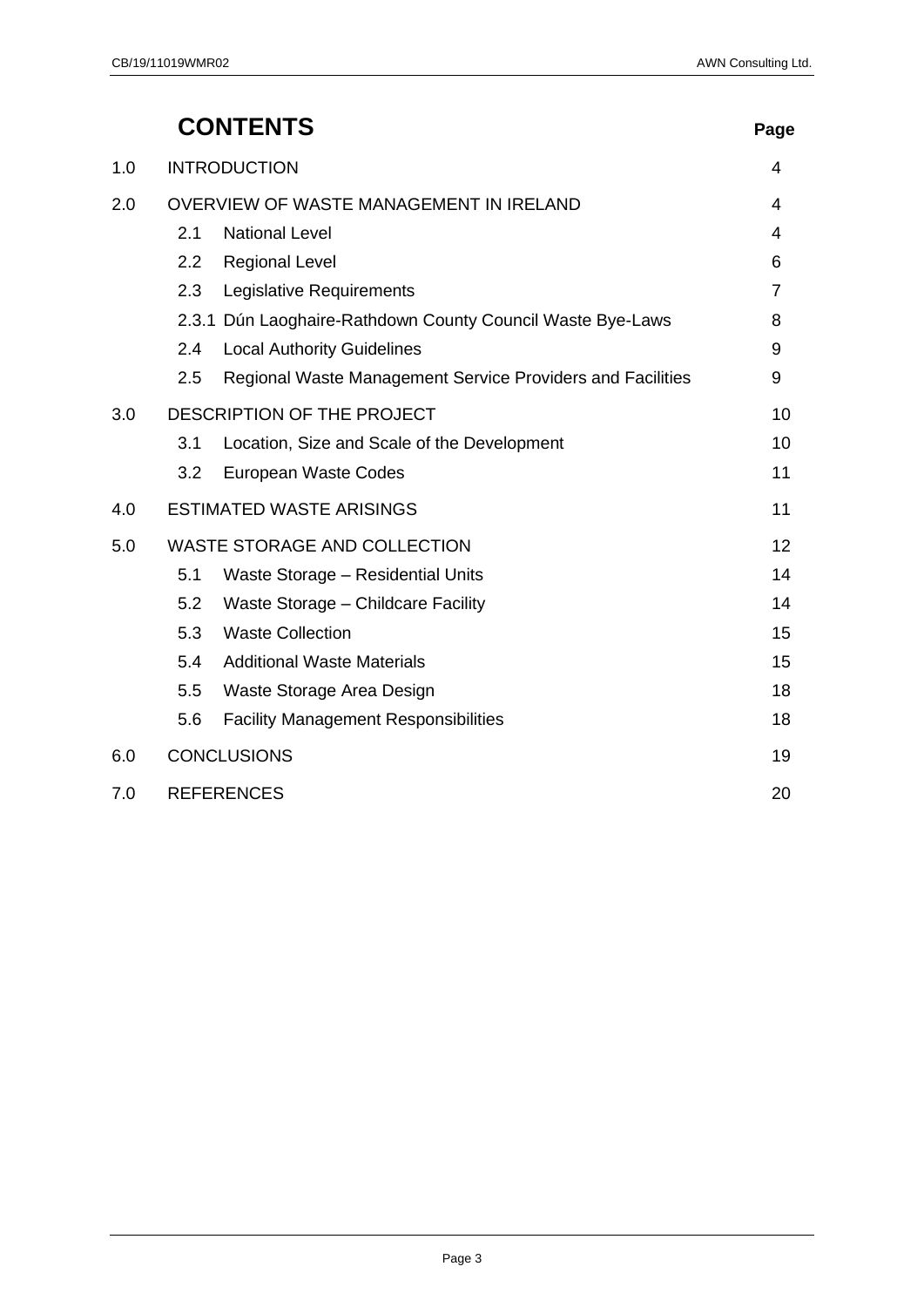## <span id="page-3-0"></span>**1.0 INTRODUCTION**

AWN Consulting Ltd. (AWN) has prepared this Operational Waste Management Plan (OWMP) on behalf of Clonkeen Investments DAC. The proposed development consists of the demolition of the existing office building and associated hardstanding onsite and the construction 299 residential units and a childcare facility along with communal residential facilities, public space landscaping and all associated development works, on lands located at Lands Adjoining Clonkeen College, Clonkeen Road, Blackrock, Co. Dublin.

This OWMP has been prepared to ensure that the management of waste during the operational phase of the proposed development is undertaken in accordance with current legal and industry standards including, the *Waste Management Act 1996 –* 2011 as amended and associated Regulations<sup>1</sup>, Protection of the Environment Act *2003* as amended <sup>2</sup> , *Litter Pollution Act 2003* as amended <sup>3</sup> , the *'Eastern-Midlands Region (EMR) Waste Management Plan 2015 – 2021*' *4 , The Dún Laoghaire Rathdown County Council (Segregation, Storage and Presentation of Household and Commercial) Bye-Laws 2019* <sup>5</sup> *and the Guidance Notes for Waste Management Residential and Commercial Developments (2020) <sup>6</sup> .* In particular, this OWMP aims to provide a robust strategy for storing, handling, collection and transport of the wastes generated at site.

This OWMP aims to ensure maximum recycling, reuse and recovery of waste with diversion from landfill, wherever possible. The OWMP also seeks to provide guidance on the appropriate collection and transport of waste to prevent issues associated with litter or more serious environmental pollution (e.g. contamination of soil or water resources). The plan estimates the type and quantity of waste to be generated from the proposed development during the operational phase and provides a strategy for managing the different waste streams.

At present, there are no specific guidelines in Ireland for the preparation of OWMPs. Therefore, in preparing this document, consideration has been given to the requirements of national and regional waste policy, legislation and other guidelines.

## <span id="page-3-1"></span>**2.0 OVERVIEW OF WASTE MANAGEMENT IN IRELAND**

## <span id="page-3-2"></span>**2.1 National Level**

The Government issued a policy statement in September 1998 titled as *'Changing Our Ways'* <sup>7</sup> which identified objectives for the prevention, minimisation, reuse, recycling, recovery and disposal of waste in Ireland. A heavy emphasis was placed on reducing reliance on landfill and finding alternative methods for managing waste. Amongst other things, Changing Our Ways stated a target of at least 35% recycling of municipal (i.e. household, commercial and non-process industrial) waste.

A further policy document *'Preventing and Recycling Waste – Delivering Change'* was published in 2002<sup>8</sup>. This document proposed a number of programmes to increase recycling of waste and allow diversion from landfill. The need for waste minimisation at source was considered a priority.

This view was also supported by a review of sustainable development policy in Ireland and achievements to date, which was conducted in 2002, entitled *'Making Irelands Development Sustainable – Review, Assessment and Future Action'*<sup>9</sup> . This document also stressed the need to break the link between economic growth and waste generation, again through waste minimisation and reuse of discarded material.

In order to establish the progress of the Government policy document *Changing Our Ways*, a review document was published in April 2004 entitled *'Taking Stock and*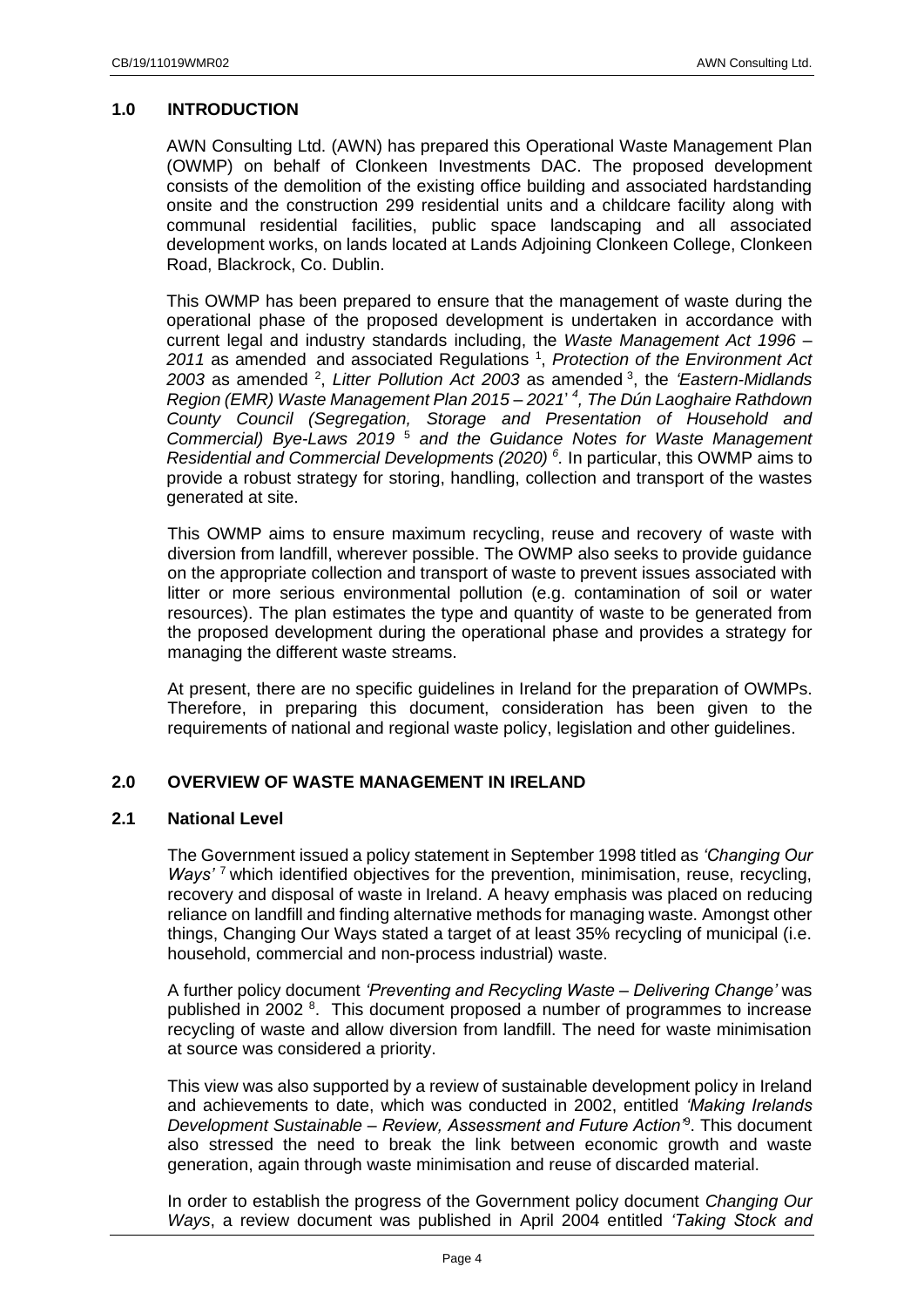Moving Forward<sup>' 10</sup>. Covering the period 1998 – 2003, the aim of this document was to assess progress to date with regard to waste management in Ireland, to consider developments since the policy framework and the local authority waste management plans were put in place, and to identify measures that could be undertaken to further support progress towards the objectives outlined in *Changing Our Ways*.

In particular, *Taking Stock and Moving Forward* noted a significant increase in the amount of waste being brought to local authority landfills. The report noted that one of the significant challenges in the coming years was the extension of the dry recyclable collection services.

In September 2020 the government released a new policy document outlining a new action plan for Ireland to cover the period of 2020-2025. This plan *'A Waste Action Plan for a Circular Economy'* <sup>11</sup> was prepared in response to the 'European Green' Deal' which sets a roadmap for a transition to a new economy, where climate and environmental challenges are turned into opportunities. Replacing the previous national waste management plan "A Resource Opportunity (2012)".

It aims to fulfil the commitment in the Programme for Government to publish and start implementing a new National Waste Action Plan. It is intended that this new national waste policy will inform and give direction to waste planning and management in Ireland over the coming years. It will be followed later this year by an All of Government Circular Economy Strategy. The policy document shifts focus away from waste disposal and moves it back up the production chain. To support the policy, regulation is already being used (Circular Economy Legislative Package) or in the pipeline (Single Use Plastics Directive). The policy document contains over 200 measures across various waste areas including Circular Economy, Municipal Waste, Consumer Protection & Citizen Engagement, Plastics and Packaging, Construction and Demolition, Textiles, Green Public Procurement and Waste Enforcement.

One of the first actions to be taken is the development of a high-level, whole of Government Circular Economy Strategy to set a course for Ireland to transition across all sectors and at all levels of Government toward circularity. This stratergy was issued for public consultation in April 2021.

Since 1998, the Environmental Protection Agency (EPA) has produced periodic *'National Waste (Database) Reports'* <sup>12</sup> detailing among other things estimates for household and commercial (municipal) waste generation in Ireland and the level of recycling, recovery and disposal of these materials. The 2018 National Waste Statistics, which is the most recent study published, along with national waste statistics web resource (August 2020) reported the following key statistics for 2018:

- **Generated –** Ireland produced 2,912,353 t of municipal waste in 2018, this is almost a five percent increase since 2017. This means that each person living in Ireland generated 600kg of municipal waste in 2018;
- **Managed –** Waste collected and treated by the waste industry. In 2018, a total of 2,865,207 t of municipal waste was managed and treated;
- **Unmanaged –**Waste that is not collected or brought to a waste facility and is therefore likely to cause pollution in the environment because it is burned, buried or dumped. The EPA estimates that 47,546 t was unmanaged in 2018;
- **Recovered –** the amount of waste recycled, used as a fuel in incinerators, or used to cover landfilled waste. In 2018, around 85% of municipal waste was recovered, this is an increase from 77% in 2017;
- **Recycled –** the waste broken down and used to make new items. Recycling also includes the breakdown of food and garden waste to make compost. The recycling rate in 2018 was 38%, which is down from 41% in 2017; and
- **Disposed –** Less than a quarter (15%) of municipal waste was landfilled in 2018, this is a decrease from 23% in 2017.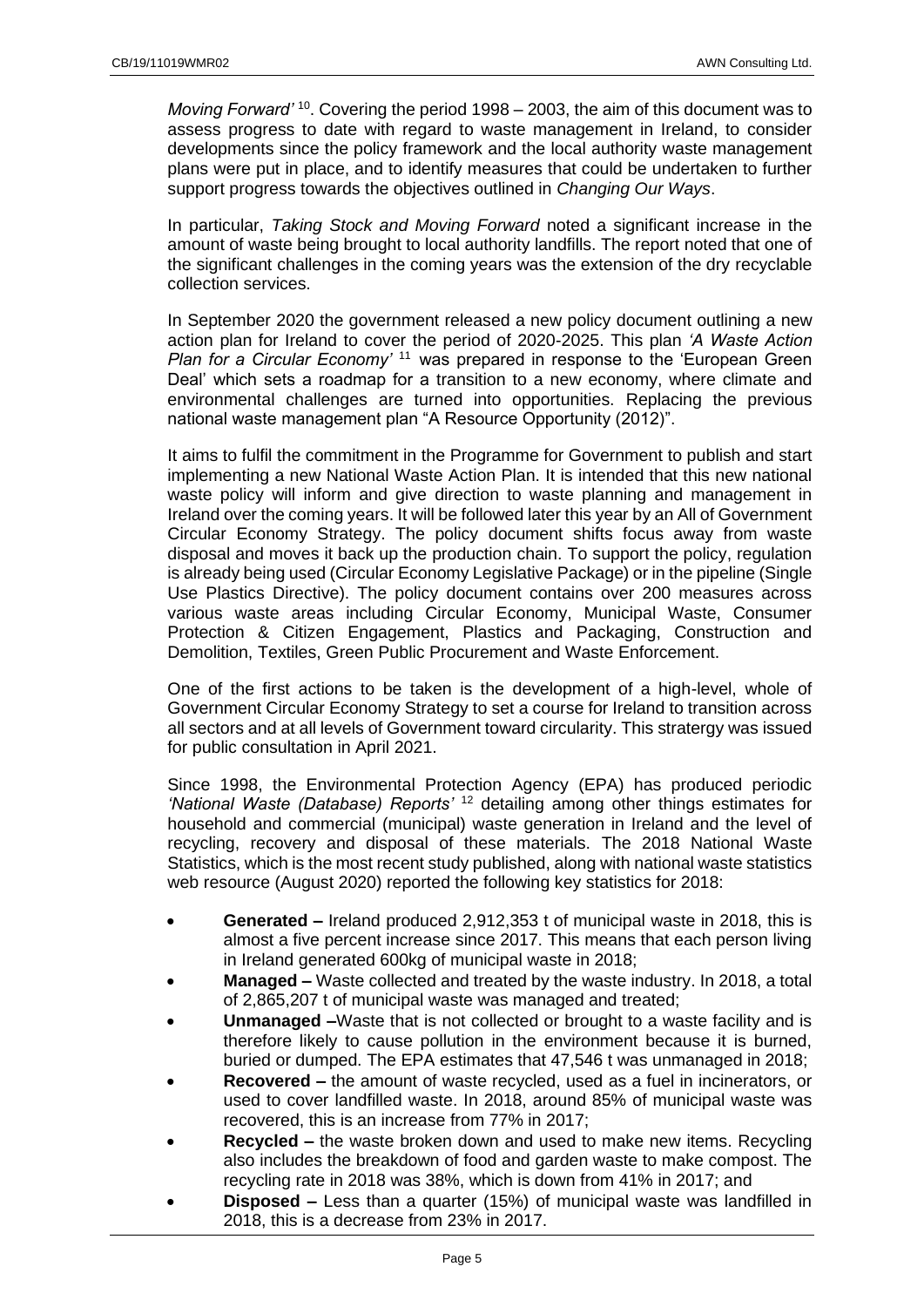# <span id="page-5-0"></span>**2.2 Regional Level**

The proposed development is located in the Local Authority area of Dún Laoghaire Rathdown County Council (DLRCC).

The *EMR Waste Management Plan 2015 – 2021* is the regional waste management plan for the DLRCC area which was published in May 2015.

The regional plan sets out the following strategic targets for waste management in the region that are relevant to the proposed development:

- Achieve a recycling rate of 50% of managed municipal waste by 2020; and
- Reduce to 0% the direct disposal of unprocessed residual municipal waste to landfill (from 2016 onwards) in favour of higher value pre-treatment processes and indigenous recovery practices.

Municipal landfill charges in Ireland are based on the weight of waste disposed. In the Leinster Region, charges are approximately €130 – €150 per tonne of waste which includes a €75 per tonne landfill levy introduced under the *Waste Management (Landfill Levy) (Amendment) Regulations 2013.*

The *Dún Laoghaire-Rathdown County Development Plan 2016 – 2022* <sup>13</sup> sets out a number of policies for the Dún Laoghaire-Rathdown area in line with the objectives of the waste management plan.

Waste policies with a particular relevance to the proposed development are as follows:

## *Policy EI12: Waste Management Strategy*

*It is Council policy to conform to the European Union and National waste management hierarchy as follows:*

- *waste prevention*
- *minimisation*
- *re-use*
- *waste recycling*
- *energy recovery and*
- *disposal*

*subject to economic and technical feasibility and Environmental Assessment.*

## *Policy EI13: Waste Plans*

*It is Council policy to publish plans for the collection, treatment, handling and disposal of waste in accordance with the provisions of the Waste Management Act 1996 (as amended) and Protection of the Environment Act 2003 (as amended).*

## *Policy EI14: Private Waste Companies*

*It is Council policy to ensure that all waste that is disposed of by private waste companies is done so in compliance with the requirements of the Environmental Protection Agency and the Waste Management Legislation and in accordance with the Planning Code.*

## *Policy EI15: Waste Prevention and Reduction*

*It is Council policy to promote the prevention and reduction of waste and to co-operate with industry and other agencies in viable schemes to achieve this.*

## *Policy EI16: Waste Re-use and Re-cycling*

*It is Council policy to promote the increased re-use and re-cycling of materials from all waste streams. The Council will co-operate with other agencies in viable schemes for the extraction of useful materials from refuse for re-use or re-cycling and will adopt the National targets as stated in the 'Dublin Regional Waste Management Plan 2005-*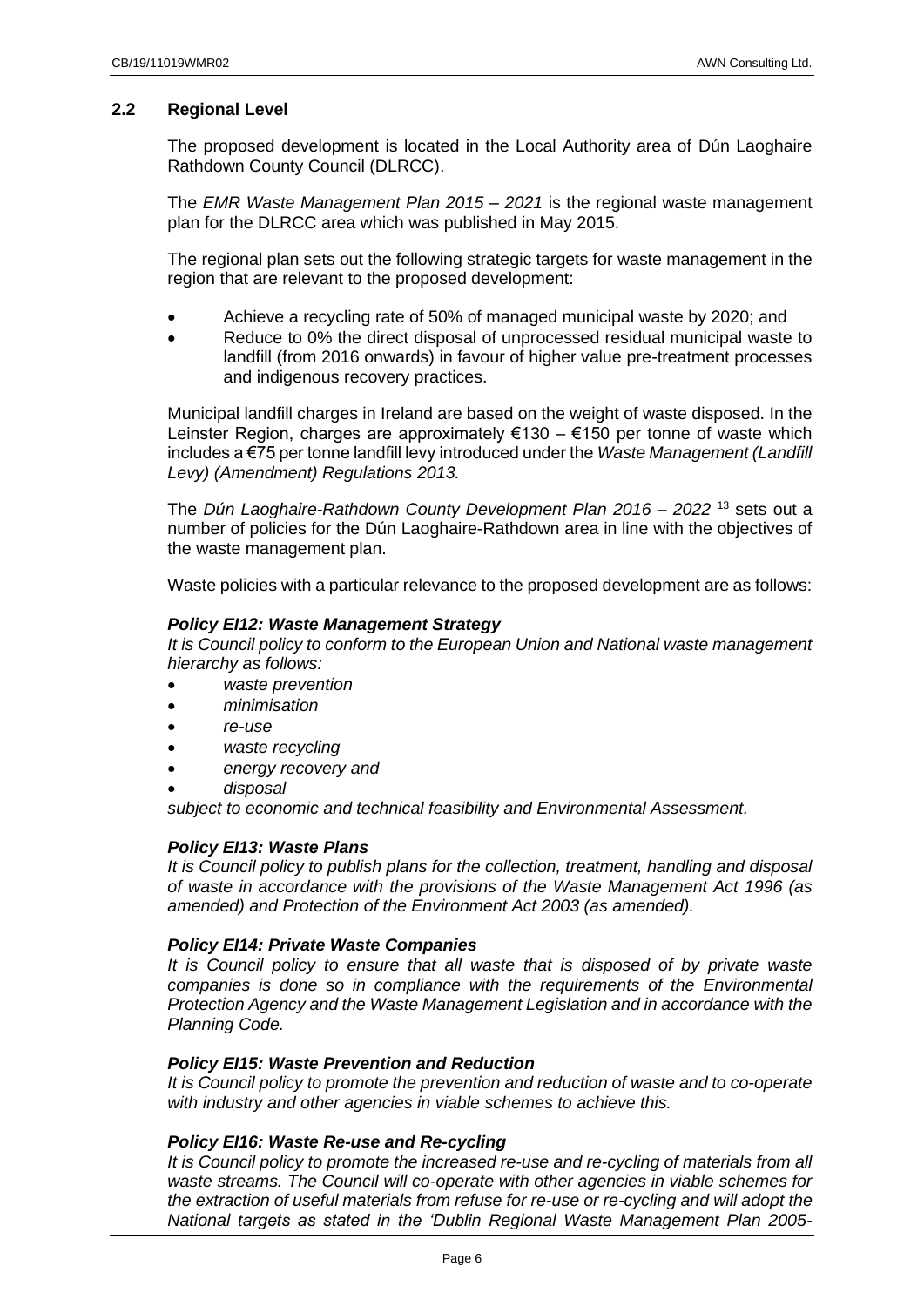*2010'. (Note: the EMR Waste Management Plan 2015 - 2021 was published in 2015. It is assumed this objective is relevant to the EMR Waste Management Plan and not the Dublin Regional Waste Management Plan which is no longer valid).*

In addition, Planning Scheme Objective PD15 states *"To promote the strategic design and location of bin-stores, service boxes and similar ancillary provision, including meter boxes, into the curtilage of developments or as positive design features that enhance the local streetscape and do not register as visual clutter"*.

# <span id="page-6-0"></span>**2.3 Legislative Requirements**

The primary legislative instruments that govern waste management in Ireland and applicable to the project are:

- Waste Management Act 1996 (No. 10 of 1996) as amended 2001 (No. 36 of 2001), 2003 (No. 27 of 2003) and 2011 (No 20 of 2011). Sub-ordinate and associated legislation includes:
	- o European Communities (Waste Directive) Regulations 2011 (S.I. No. 126 of 2011) as amended
	- o Waste Management (Collection Permit) Regulations 2007 (S.I. No. 820 of 2007) as amended
	- o Waste Management (Facility Permit and Registration) Regulation 2007 (S.I No. 821 of 2007) as amended
	- o Waste Management (Licensing) Regulations 2000 (S.I No. 185 of 2000) as amended
	- o European Union (Packaging) Regulations 2014 (S.I. No. 282 of 2014) as amended.
	- o Waste Management (Planning) Regulations 1997 (S.I. No. 137 of 1997) as amended
	- o Waste Management (Landfill Levy) Regulations 2015 (S.I. No. 189 of 2015)
	- o European Communities (Waste Electrical and Electronic Equipment) Regulations 2014 (S.I. No. 149 of 2014)
	- o Waste Management (Batteries and Accumulators) Regulations 2014 (S.I. No. 283 of 2014) as amended
	- o Waste Management (Food Waste) Regulations 2009 (S.I. No. 508 of 2009) as amended
	- o European Union (Household Food Waste and Bio-waste) Regulations 2015 (S.I. No. 191 of 2015)
	- o Waste Management (Hazardous Waste) Regulations 1998 (S.I. No. 163 of 1998) as amended
	- o Waste Management (Shipments of Waste) Regulations 2007 (S.I. No. 419 of 2007) as amended
	- o *European Communities (Transfrontier Shipment of Waste) Regulations 1994 (SI 121 of 1994)*
	- o European Union (Properties of Waste Which Render it Hazardous) Regulations 2015 (S.I. No. 233 of 2015) as amended
- Environmental Protection Act 1992 (S.I. No. 7 of 1992) as amended;
- Litter Pollution Act 1997 (Act No. 12 of 1997) as amended and
- Planning and Development Act 2000 (S.I. No. 30 of 2000) as amended <sup>14</sup>

These Acts and subordinate Regulations enable the transposition of relevant European Union Policy and Directives into Irish law.

One of the guiding principles of European waste legislation, which has in turn been incorporated into the *Waste Management Act 1996 - 2011* and subsequent Irish legislation, is the principle of *"Duty of Care"*. This implies that the waste producer is responsible for waste from the time it is generated through until its legal disposal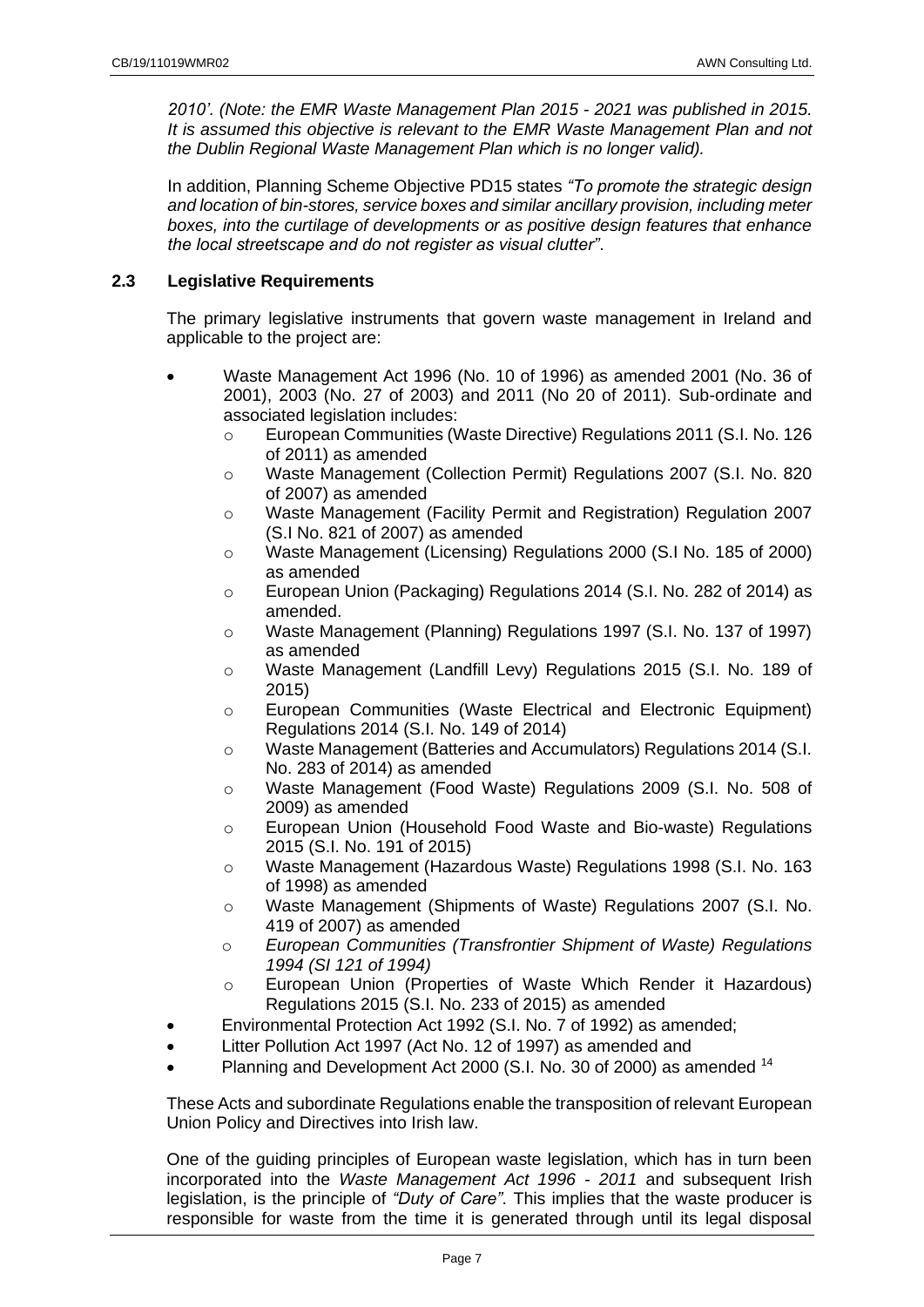(including its method of disposal.) As it is not practical in most cases for the waste producer to physically transfer all waste from where it is produced to the final disposal area, waste contractors will be employed to physically transport waste to the final waste disposal site.

It is therefore imperative that the residents, tenants and the proposed facility management company undertake on-site management of waste in accordance with all legal requirements and employ suitably permitted/licenced contractors to undertake off-site management of their waste in accordance with all legal requirements. This includes the requirement that a waste contactor handle, transport and reuse/recover/recycle/dispose of waste in a manner that ensures that no adverse environmental impacts occur as a result of any of these activities.

A collection permit to transport waste must be held by each waste contractor which is issued by the National Waste Collection Permit Office (NWCPO). Waste receiving facilities must also be appropriately permitted or licensed. Operators of such facilities cannot receive any waste, unless in possession of a Certificate of Registration (COR) or waste permit granted by the relevant Local Authority under the *Waste Management (Facility Permit & Registration) Regulations 2007* as amended or a waste or IE (Industrial Emissions) licence granted by the EPA. The COR/permit/licence held will specify the type and quantity of waste able to be received, stored, sorted, recycled, recovered and/or disposed of at the specified site.

## <span id="page-7-0"></span>2.3.1 Dún Laoghaire-Rathdown County Council Waste Bye-Laws

*The DLRCC "*Dún Laoghaire-Rathdown County Council *(Storage, Presentation and Segregation of Household and Commercial Waste) Bye-Laws (2019)"* were bought into force on the 1st of February 2020. These Bye-laws repeal the previous DLRCC waste Bye-laws. The Bye-laws set a number of enforceable requirements on waste holders with regard to storage, separation and presentation of waste within the DLRCC functional area. Key requirements under these Bye-laws of relevance to the proposed development include the following:

- Kerbside waste presented for collection shall not be presented for collection earlier than 6.00 pm on the day immediately preceding the designated waste collection day;
- All containers used for the presentation of kerbside waste and any uncollected waste shall be removed from any roadway, footway, footpath or any other public place no later than 10:00am on the day following the designated waste collection day, unless an alternative arrangement has been approved in accordance with bye-law 4;
- Documentation, including receipts, is obtained and retained for a period of no less than one year to provide proof that any waste removed from the premises has been managed in a manner that conforms to these bye-laws, to the Waste Management Act and, where such legislation is applicable to that person, to the European Union (Household Food Waste and Bio-Waste) Regulations 2015; and
- Adequate access and egress onto and from the premises by waste collection vehicles is maintained.

Provisions affecting Multi-user Buildings, Apartment Blocks, etc.

*A management company, or another person if there is no such company, who exercises control and supervision of residential and/or commercial activities in multiunit developments, mixed-use developments, flats or apartment blocks, combined living/working spaces or other similar complexes shall ensure that:*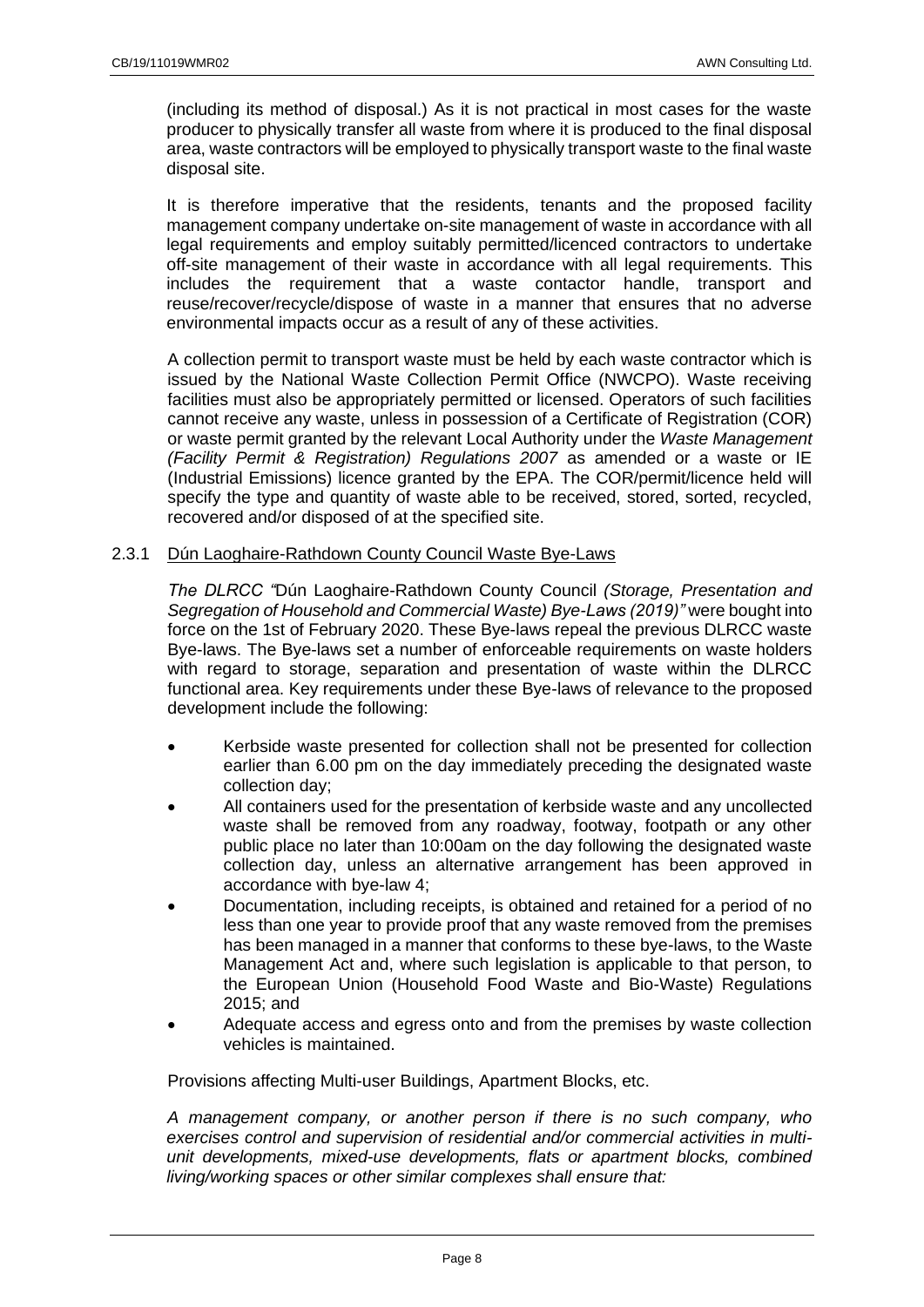- a. *separate receptacles of adequate size and number are provided for the proper segregation, storage and collection of recyclable kerbside waste, residual kerbside waste and food waste,*
- b. *the receptacles referred to in paragraph (a) are located both within any individual apartment and at the place where waste is stored prior to its collection,*
- c. *any place where waste is to be stored prior to collection is secure, accessible at all times by tenants and other occupiers and is not accessible by any other person other than an authorised waste collector,*
- d. *written information is provided to each tenant or other occupier about the arrangements for waste separation, segregation, storage and presentation prior to collection,*
- e. *an authorised waste collector is engaged to service the receptacles referred to in this section of these bye-laws, with documentary evidence, such as receipts, statements or other proof of payment, demonstrating the existence of this engagement being retained for a period of no less than two years. Such evidence shall be presented to an authorised person within a time specified in a written request from either that person or from another authorised person employed by Dún Laoghaire-Rathdown County Council,*
- f. *receptacles for kerbside waste are presented for collection on the designated waste collection day,*
- g. *adequate access and egress onto and from the premises by waste collection vehicles is maintained.*

The full text of the Waste Bye-Laws is available from the DLRCC website.

# <span id="page-8-0"></span>**2.4 Local Authority Guidelines**

DLRCC's Waste Management Division have issued *Guidance Notes for Waste Management in Residential and Commercial Developments* (2020) which provide good practice guidance for the storage and collection of waste for new build high density developments. The guidelines include a form which is designed to be completed by (or on behalf of) the applicant for new high-density developments. The objective of the guidelines is to allow developers to demonstrate to local planning and waste management authorities that they have considered how the design and the operation of waste management services will enable the occupiers and managing agents to effectively manage their wastes arisings.

The ultimate goal of the guidelines is that the implemented waste strategy will achieve a 70% reuse and recovery target in accordance with the European Commission's proposal to introduce 70% reuse and recycling targets for municipal waste by 2030 and while also providing sufficient flexibility to support future targets and legislative requirements.

This OWMP has been prepared to demonstrate exactly that and aims to do that in a comprehensive manner.

The guidelines and form are available on the DLRCC website.

# <span id="page-8-1"></span>**2.5 Regional Waste Management Service Providers and Facilities**

Various contractors offer waste collection services for the in the DLRCC region. Details of waste collection permits (granted, pending and withdrawn) for the region are available from the NWCPO.

As outlined in the regional waste management plan, there is a decreasing number of landfills available in the region. Only three municipal solid waste landfills remain operational and are all operated by the private sector. There are a number of other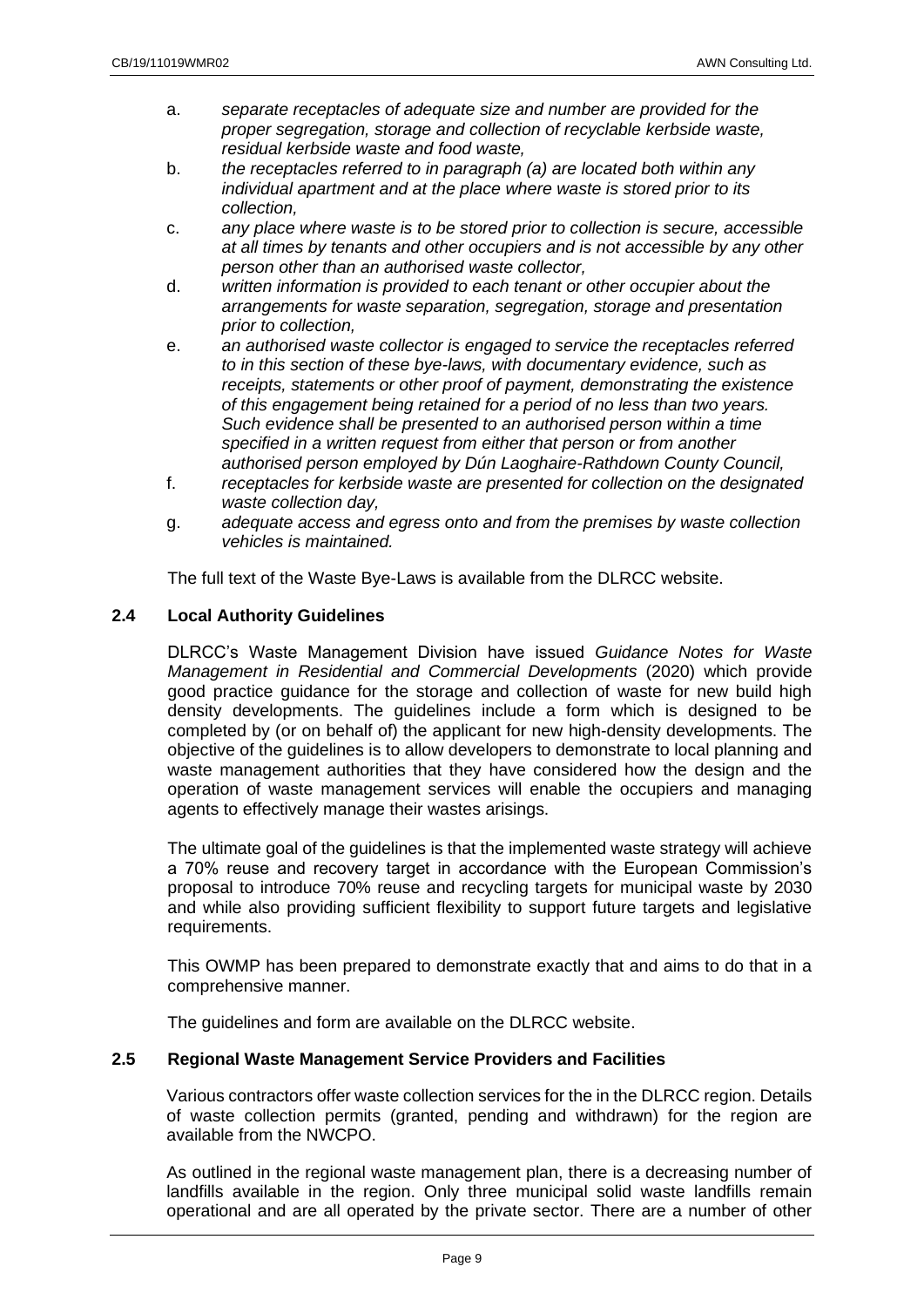licensed and permitted facilities in operation in the region including waste transfer stations, hazardous waste facilities and integrated waste management facilities. There are two existing thermal treatment facilities, one in Duleek, Co. Meath and a second facility in Poolbeg in Dublin.

The Ballyogan Recycling Centre, is located approximately 2.62 km to the south west of the proposed site, which can be utilised by the residents of the development for other household waste streams. The closest bring bank for class and textiles is located c. 220 m to the north of the site at the Meadow Vale Tennis Club.

A copy of all CORs and waste permits issued by the Local Authorities are available from the NWCPO website and all waste/IE licenses issued are available from the EPA.

# <span id="page-9-0"></span>**3.0 DESCRIPTION OF THE PROJECT**

## <span id="page-9-1"></span>**3.1 Location, Size and Scale of the Development**

Clonkeen Investments DAC intend to apply to An Bord Pleanála (the Board) for permission for a Strategic Housing Development with a total application site area of c. 3.3 ha, on a site located at Lands Adjoining Clonkeen College, Clonkeen Road, Blackrock, Co. Dublin. The development, with a total gross floor area of c 33,851 sq m, will provide 299 no. residential units and a 1 no. storey 353 sq m childcare facility with dedicated play area 231 sq m. The development will consist of 18 no. ground floor 3 bedroom duplex apartments and 18 no. 2 bedroom apartments above and 12 no. ground floor 2 bedroom apartments with 12 no. 3 bedroom duplex apartments above. The 60 no. duplex units are arranged in 6 no. three storey blocks. The development will also consist of 239 no. apartment units (111 no. 1 bedroom apartments, 120 no. 2 bedroom apartments and 8 no. 3 bed apartments) arranged in 4 no. 6 storey blocks over 1 no. storey basement; public open space, communal open space and private open space (including all balconies, terraces and individual unit gardens at all levels); 614 sq m communal resident facilities including concierge and welcome area (195 sq m), residents' flexible work facility (219 sq m), residents' lounge (100 sq m) and residents' gym area (100 sq m).

The development will also provide for the demolition of the 2 no. storey office building ('St. Helen's', Meadow Vale - 470 sq m) to facilitate new vehicular, pedestrian and cyclist access to the site, to the north of the proposed development via Meadow Vale.

The development will also include the provision of 2 no. designated play areas; internal roads and pathways; bin stores; 248 no. car parking spaces, including 167 no. at basement level and 2 no. shared vehicle (GoCar) spaces, 388 no. bicycle parking spaces, and 10 no. motorcycle parking spaces at basement and surface level; hard and soft landscaping; plant; boundary treatments including the repair and replacement of some existing boundary treatments; the provision of new surface water and foul drainage pipes and any required pipe diversion works; internal foul pumping station; a new internal access road and paths; changes in level; services provision and related pipework, ducting and cabling; electric vehicle charging points; 4 no. stormwater attenuation tanks; 1 no. ESB substation; photovoltaic panels; SUDS including green roof provision; signage; provision for future pedestrian access to Monaloe Park to the east of the development, including the provision of a pedestrian bridge, extending over the drainage ditch; public lighting and all site development and excavation works above and below ground. The application contains a statement setting out how the proposal will be consistent with the objectives of the Dún Laoghaire-Rathdown County Development Plan 2016-2022. The application contains a statement indicating why permission should be granted for the proposed development, having regard to a consideration specified in section 37(2)(b) of the Planning and Development Act 2000,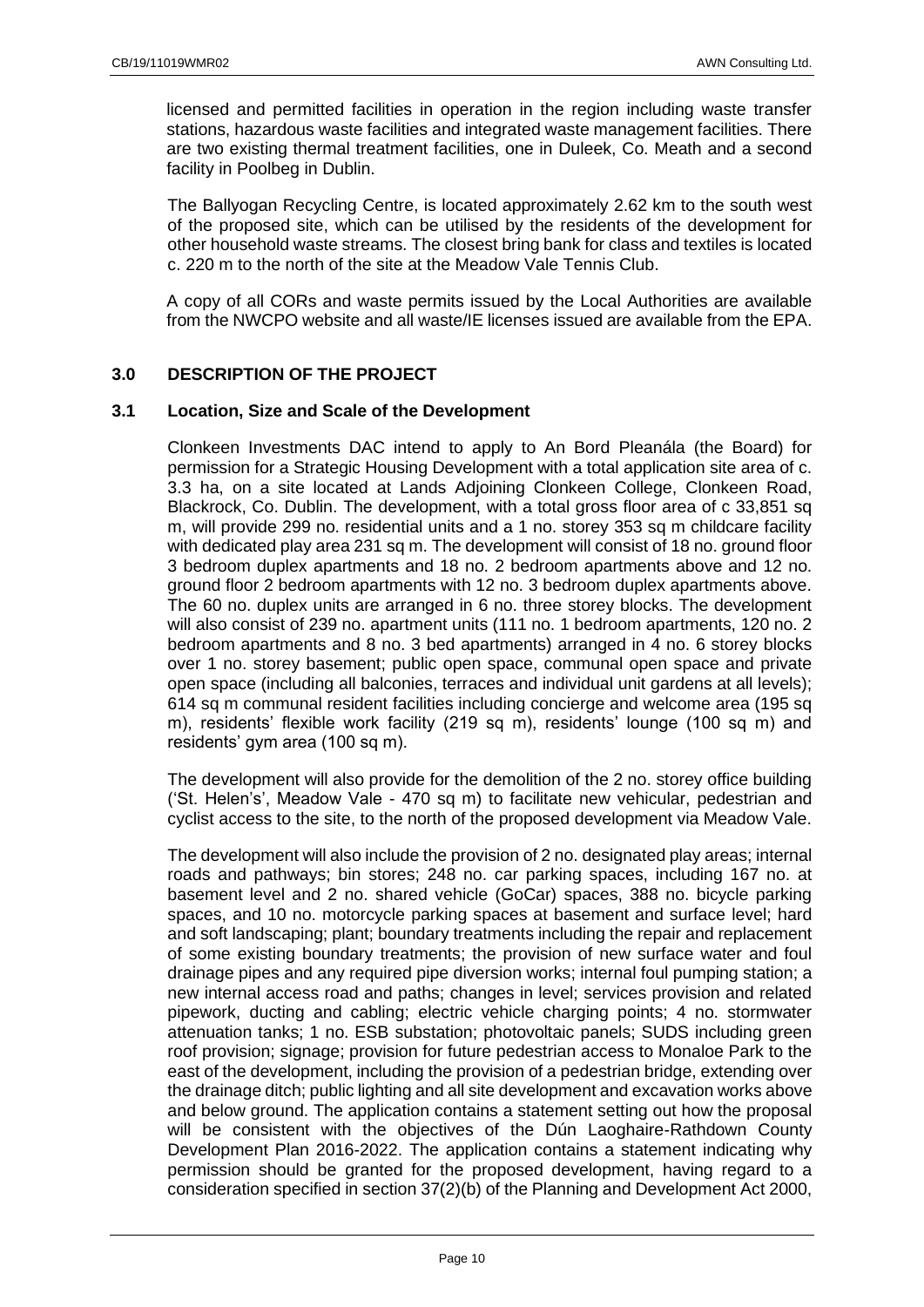notwithstanding that the proposed development materially contravenes a relevant development plan or local area plan other than in relation to the zoning of the land.

# <span id="page-10-0"></span>**3.2 European Waste Codes**

In 1994, the *European Waste Catalogue <sup>15</sup>* and *Hazardous Waste List <sup>16</sup>* were published by the European Commission. In 2002, the EPA published a document titled the *European Waste Catalogue and Hazardous Waste List <sup>17</sup>* , which was a condensed version of the original two documents and their subsequent amendments. This document has recently been replaced by the EPA '*Waste Classification – List of Waste & Determining if Waste is Hazardous or Non-Hazardous' <sup>18</sup>* which became valid from the 1st June 2015. This waste classification system applies across the EU and is the basis for all national and international waste reporting, such as those associated with waste collection permits, CORs, permits and licences and EPA National Waste Database.

Under the classification system, different types of wastes are fully defined by a code. The List of Waste (LoW) code (also referred to as European Waste Code or EWC) for typical waste materials expected to be generated during the operation of the proposed development are provided in Table 3.1 below.

| <b>Waste Material</b>                                                   | <b>LoW/EWC Code</b>        |
|-------------------------------------------------------------------------|----------------------------|
| Paper and Cardboard                                                     | 20 01 01                   |
| <b>Plastics</b>                                                         | 20 01 39                   |
| Metals                                                                  | 20 01 40                   |
| Mixed Non-Recyclable Waste                                              | 20 03 01                   |
| Glass                                                                   | 20 01 02                   |
| Biodegradable Kitchen Waste                                             | 20 01 08                   |
| Oils and Fats                                                           | 20 01 25                   |
| Textiles                                                                | 20 01 11                   |
| Batteries and Accumulators*                                             | 20 01 33* - 34             |
| Printer Toner/Cartridges*                                               | 20 01 27* - 28             |
| Green Waste                                                             | 20 02 01                   |
| WEEE*                                                                   | 20 01 35*-36               |
| Chemicals (solvents, pesticides, paints & adhesives, detergents, etc) * | 20 01 13*/19*/27*/28/29*30 |
| <b>Bulky Wastes</b>                                                     | 20 03 07                   |

*Table 3.1* Typical Waste Types Generated and LoW Codes

*\* Individual waste type may contain hazardous materials*

# <span id="page-10-1"></span>**4.0 ESTIMATED WASTE ARISINGS**

A waste generation model (WGM) developed by AWN, has been used to predict waste types, weights and volumes arising from operations within the proposed development. The WGM incorporates building area and use and combines these with other data including Irish and US EPA waste generation rates.

The estimated quantum/volume of waste that will be generated from the residential units and their shared amenity spaces has been determined based on the predicted occupancy of the units. While the waste estimates for the childcare facility have been calculated based on floor usage per m<sup>2</sup>

The estimated waste generation for the proposed development for the main waste types is presented in Table 4.1.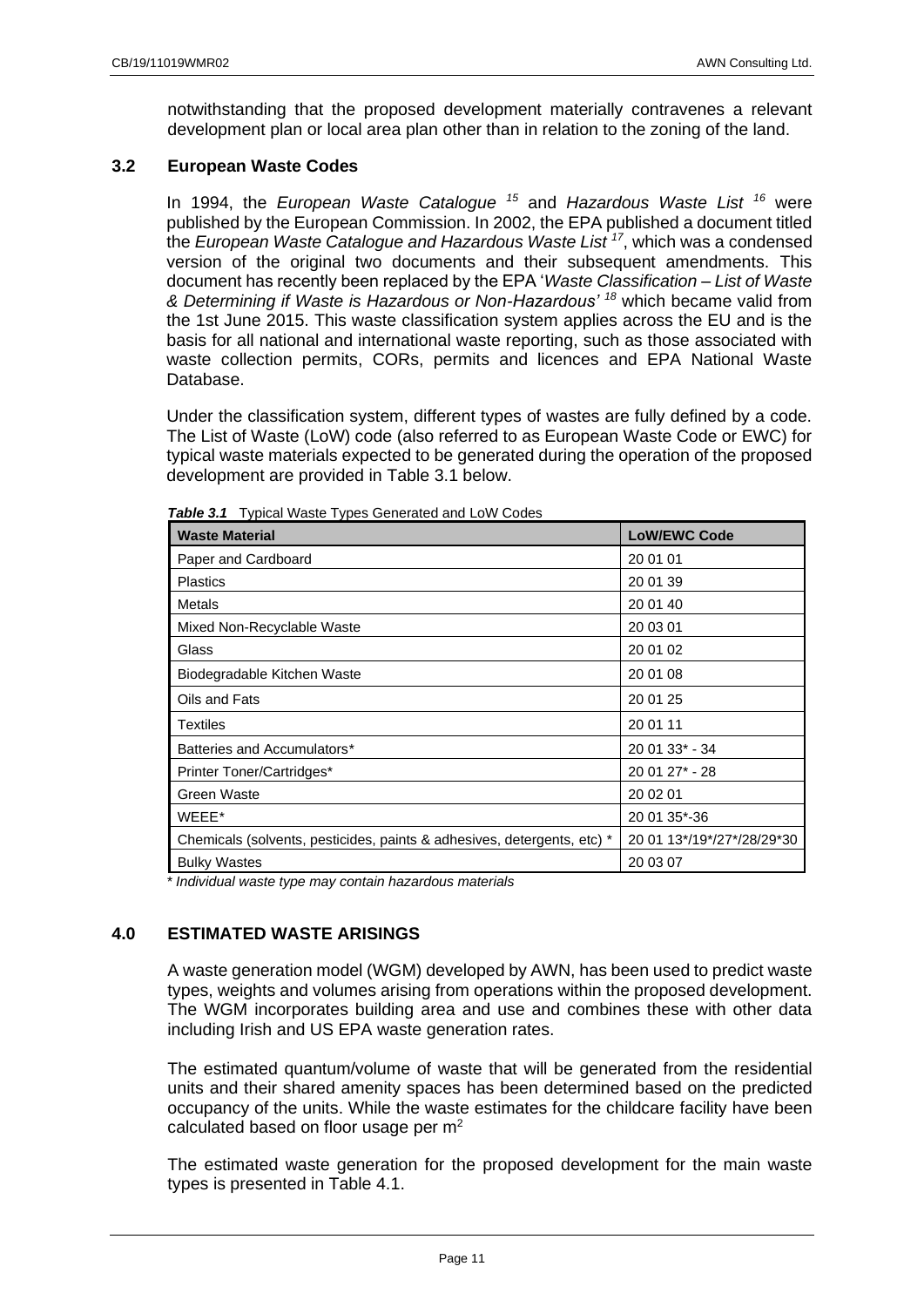| Waste type    | Residential                            |                           |  |
|---------------|----------------------------------------|---------------------------|--|
|               | <b>Residential Waste</b><br>(Combined) | <b>Childcare Facility</b> |  |
| Organic Waste | 4.63                                   | 0.04                      |  |
| <b>DMR</b>    | 33.89                                  | 1.39                      |  |
| Glass         | 0.90                                   | 0.01                      |  |
| <b>MNR</b>    | 16.13                                  | 0.62                      |  |
| Total         | 55.55                                  | 2.05                      |  |

#### **Table 4.1** Estimated waste generation for the proposed development for the main waste types Waste Volume (m<sup>3</sup>/week)

The DLR Pre-Planning Waste Management Form recommends calculating residential waste using Section 4.7 of *BS5906:2005 Waste Management in Buildings – Code of Practice*<sup>19</sup>. The predicted total waste generated from the residential units based on the Code of Practice is c. 46.54m<sup>3</sup> per week for the residential units. Whereas the AWN waste generation model estimates c.  $55.55m<sup>3</sup>$  per week from the residential units. AWN's modelling methodology is based on data from recent published data and data from numerous other similar developments in Ireland and based on AWN's experience it is a more representative estimate of the likely waste arisings from the development.

It is anticipated that the conservative estimation of waste quantities from the residents will be sufficient to cover the small quantities likely to be generated in any community facilities on a weekly basis.

# <span id="page-11-0"></span>**5.0 WASTE STORAGE AND COLLECTION**

This section provides information on how waste generated within the development will be stored and how the waste will be collected from the development. This has been prepared with due consideration of the proposed site layout as well as best practice standards, local and national waste management requirements including those of DLRCC. In particular, consideration has been given to the following documents:

- BS 5906:2005 Waste Management in Buildings Code of Practice;
- DLRCC Guidance Notes for Waste Management in Large Residential and Commercial Developments (2020);
- DLRCC, Segregation, Storage and Presentation of Household and Commercial Waste) Bye-laws (2019);
- EMR Waste Management Plan 2015 2021; and
- DoHLGH, Sustainable Urban Housing: Design Standards for New Apartments, Guidelines for Planning Authorities (Section 4.8-4.9) (2020)<sup>20</sup>.

8 no. Dedicated communal Waste Storage Areas (WSA) have been allocated within the development design for the residents of the apartments, residents above ground floor in duplex blocks B1 to B4 and the residential facilities. An additional bin storage room has been allocated on basement level of apartment blocks A2 to A4 to accommodate the storage of additional bins. The residential WSAs have been supplied on ground and basement level for use by the residents.

Residents on the ground floor units of duplex blocks B1 to B4 and in all units for duplex blocks B5 to B6 all have their own individual WSA located either in their rear garden where external access is available or in a shielded bin store at the front of their unit.

The childcare facility has its own commercial WSA allocated adjacent to the building in a shielded bin store.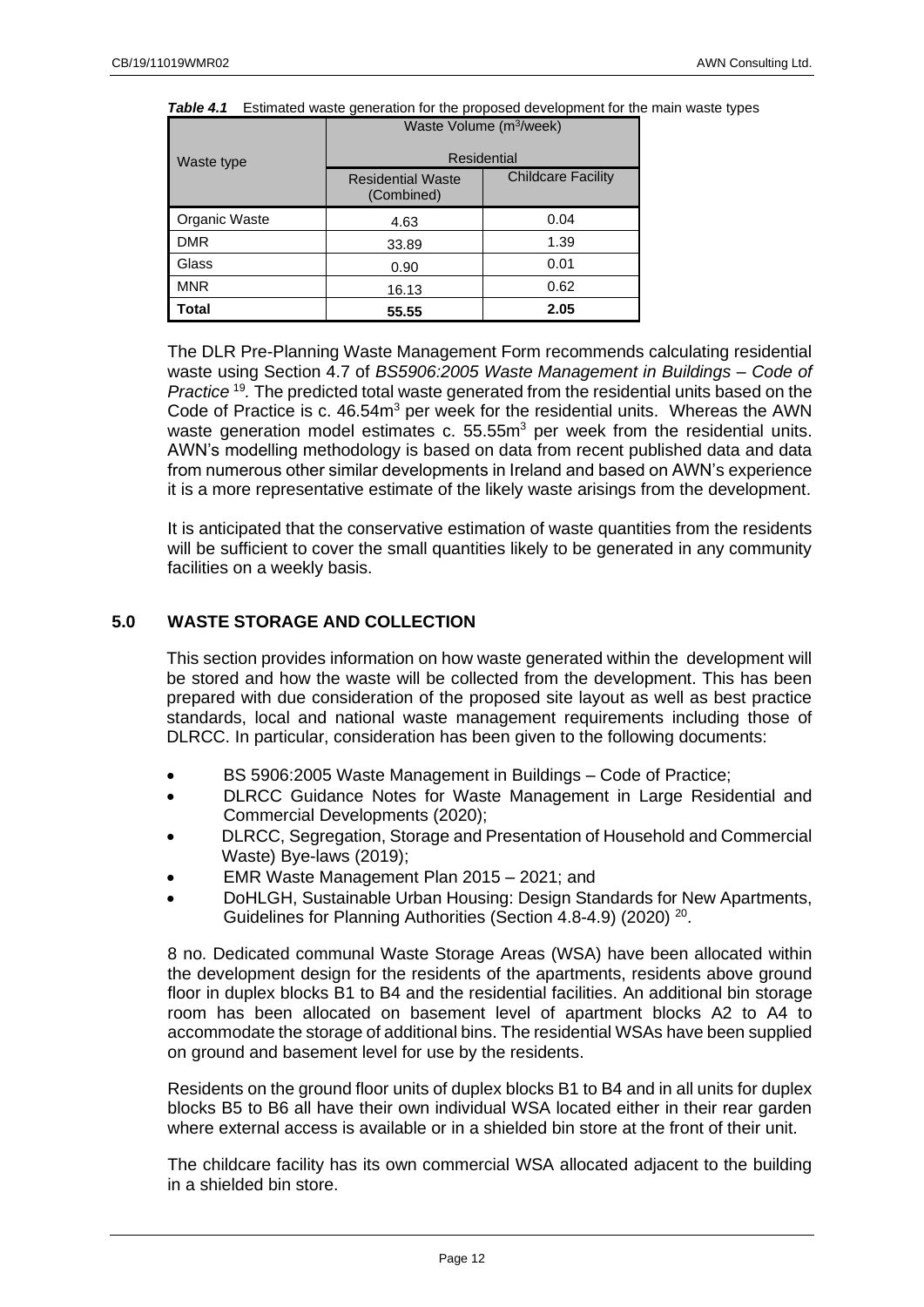All locations of the waste storage areas can be viewed in the drawings submitted with the planning application.

Facilities management will supply all tenants with a document that shall clearly state the methods of source waste segregation, storage, reuse and recycling initiatives that shall apply within the development.

It is anticipated that DMR, MNR, glass and organic waste will be collected on a weekly basis.

Using the estimated waste generation volumes in Table 4.1, the waste receptacle requirements for MNR, DMR, organic waste and glass have been established for the residential WSA. These are presented in Table 5.1.

| Area/Use                       | <b>Bins Required</b> |                      |                  |                    |
|--------------------------------|----------------------|----------------------|------------------|--------------------|
|                                | MNR*                 | DMR <sup>**</sup>    | Organic          | <b>Glass</b>       |
| <b>Apartment Block A1</b>      | 4 x 1100L            | 6 x 1100L            | 4 x 240L         | 1 x 240L           |
| <b>Apartment Block A2</b>      | 4 x 1100L            | 6 x 1100L            | 4 x 240L         | 1 x 240L           |
| Apartment Block A3             | 4 x 1100L            | 6 x 1100L            | 4 x 240L         | 1 x 240L           |
| Apartment Block A4             | 4 x 1100L            | 6 x 1100L            | 4 x 240L         | 1 x 240L           |
| Duplex Block B1/B2<br>(shared) | $2 \times 240$ L     | 1 x 1100L            | 1 x 240L         | 1 x 240L           |
| Duplex Block B2/B3<br>(shared) | $2 \times 240$ L     | 1 x 1100L            | 1 x 240L         | 1 x 240L           |
| Duplex Block B3/B4<br>(shared) | $2 \times 240$ L     | 1 x 1100L            | 1 x 240L         | 1 x 240L           |
| <b>Individual Duplex Units</b> | 1 x 240L             | 1 x 240L             | 1 x 120L         | <b>Bottle Bank</b> |
| <b>Childcare Facility</b>      | 1 x 1100L            | 1 x 1100L<br>1x 240L | $1 \times 120$ L | 1 x 120L           |

*Table 5.1* Waste storage requirements for the proposed development

*Note: \* = Mixed Non-Recyclables*

*\*\* = Dry Mixed Recyclables*

The waste receptacle requirements have been established from distribution of the total weekly waste generation estimate into the holding capacity of each receptacle type.

Waste storage receptacles as per Table 5.1 above (or similar appropriate approved containers) will be provided by the facility management company in the shared WSA.

The types of bins used will vary in size, design and colour dependent on the appointed waste contractor. However, examples of typical receptacles to be provided in the WSA are shown in Figure 5.1. All waste receptacles used will comply with the IS EN 840 2012 standard for performance requirements of mobile waste containers, where appropriate. Signage will be posted above or on the bins to show exactly which waste can be put in each.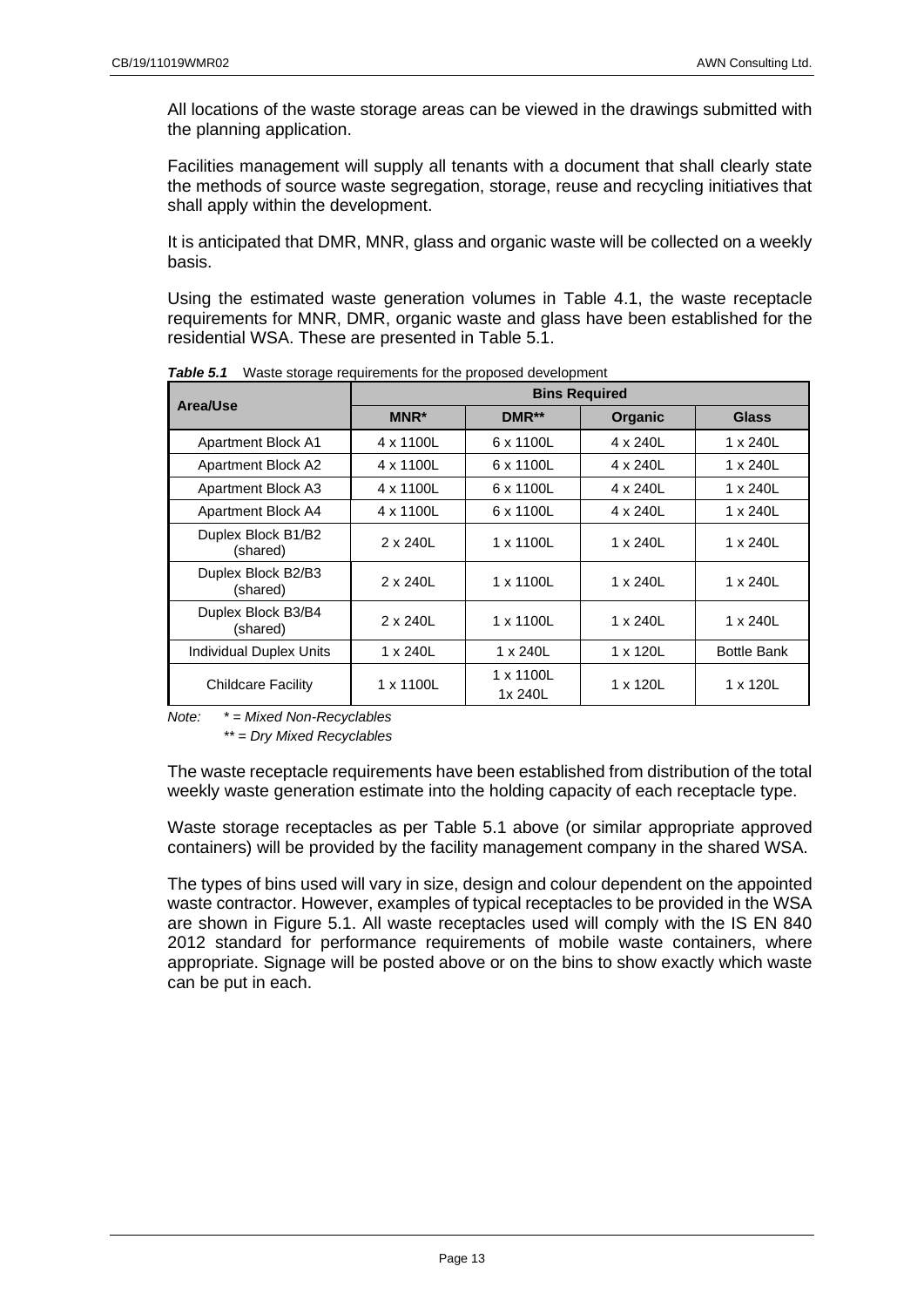

*Figure 5.1* Typical waste receptacles of varying size (240L and 1100L)

## <span id="page-13-0"></span>**5.1 Waste Storage – Residential Units**

Residents will be required to segregate their waste into the following main waste categories within their own units:

- DMR;
- MNR;
- Organic waste; and
- Glass.

Dedicated communal WSAs have been allocated within the development design for the residents of the apartments.

8 no. Dedicated communal Waste Storage Areas (WSA) have been allocated within the development design for the residents of the apartments, residents above ground floor in duplex blocks B1 to B4 and the residential facilities. An additional bin storage room has been allocated on basement level of apartment blocks A2 to A4 to accommodate the storage of additional bins. The residential WSAs have been supplied on ground and basement level for use by the residents.

Residents on the ground floor units of duplex blocks B1 to B4 and in all units for duplex blocks B5 to B6 all have their own individual WSA located either in their rear garden where external access is available or in a shielded bin store at the front of their unit.

Space will be provided in the residential units to accommodate 3 no. bin types to facilitate waste segregation at source.

Each bin/container in the WSAs will be clearly labelled and colour coded to avoid cross contamination of the different waste streams. Signage will be posted above or on the bins to show exactly which waste types can be placed in each bin.

Access to the communal WSAs will be restricted to authorised residents, facilities management and waste contractors by means of a key or electronic fob access.

Other waste materials such as textiles, batteries, printer toner/cartridges and WEEE may be generated infrequently by the residents. Residents will be required to identify suitable temporary storage areas for these waste items within their own units and dispose of them appropriately. Further details on additional waste types can be found in Section 5.4.

# <span id="page-13-1"></span>**5.2 Waste Storage – Childcare Facility**

Staff at the childcare facility will be required to segregate their waste into the following waste categories within their own units: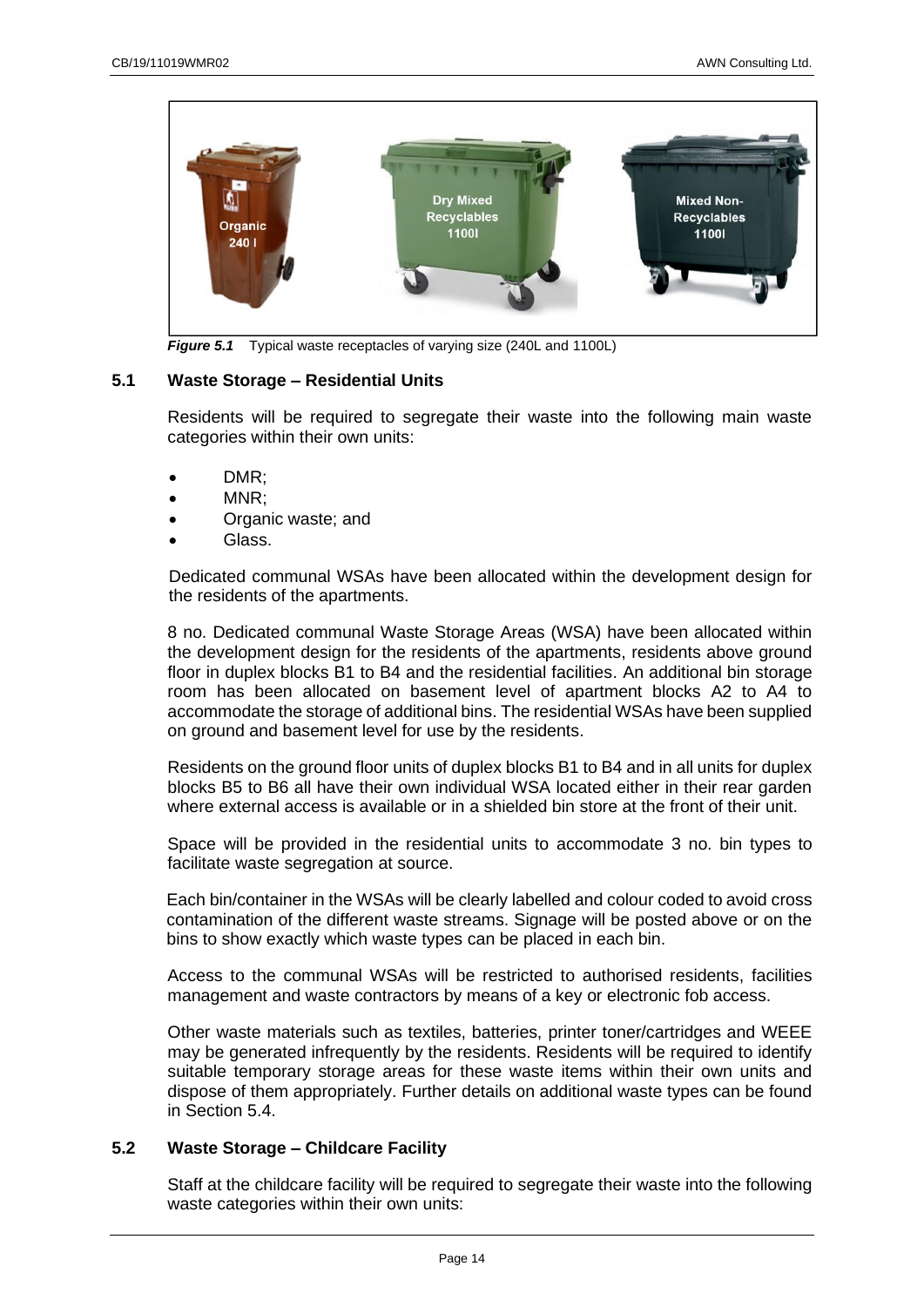- DMR;
- MNR;
- Organic waste; and
- Glass.

As required, the staff will need to take segregated DMR, MNR, glass and organic waste to their allocated WSA adjacent to their building at the northern end.

Each bin / container in the WSA will be clearly labelled and colour coded to avoid cross contamination of the different waste streams. Signage will be posted above or on the bins to show exactly which waste types can be placed in each bin.

Other waste materials such as textiles, batteries, WEEE, lightbulbs, cooking oil and printer toner / cartridges may be generated infrequently by the tenants. Tenants will be required to identify suitable temporary storage areas for these waste items within the childcare facility and dispose of them appropriately. Further details on additional waste types can be found in Section 5.4.

## <span id="page-14-0"></span>**5.3 Waste Collection**

There are numerous private contractors that provide waste collection services in the DLRCC area. All waste contractors servicing the proposed development must hold a valid waste collection permit for the specific waste types collected. All waste collected must be transported to registered/permitted/licensed facilities only.

The bins from the ground level WSAs will be collected directly from their respective WSAs by the waste contractor or facilities management company and taken to curb for temporary staging and collection.

The bins located in the basement will be bought by facilities management to a temporary bin store located adjacent to the basement ramp for temporary storage prior to collection. An electronic cart or tug may be used to assist with the movement of the bins via the basement ramp.

The location of the temporary staging/collection points can be viewed on the drawings submitted with the planning application. Waste trucks will enter the development to collect waste from the collection points.

Following collection, bins will promptly be returned to the communal WSAs by personnel nominated by the facilities management company (or waste contractor, depending on arrangement). The residents with their own individual bins stores and the childcare unit will be responsible for returning bins to their own WSAs.

It is recommended that bin collection times/days are staggered to reduce the number of bins required to be emptied at once and the time the waste vehicle is onsite. This will be determined during the process of appointment of a waste contractor.

# <span id="page-14-1"></span>**5.4 Additional Waste Materials**

In addition to the typical waste materials that are generated on a daily basis, there will be some additional waste types generated from time to time that will need to be managed separately. A non-exhaustive list is presented below.

## Green Waste

Green waste may be generated from gardens, external landscaping and internal plants / flowers. Green waste generated from landscaping of external areas will be removed by external landscape contractors. Green waste generated from gardens internal plants / flowers can be placed in the organic waste bins.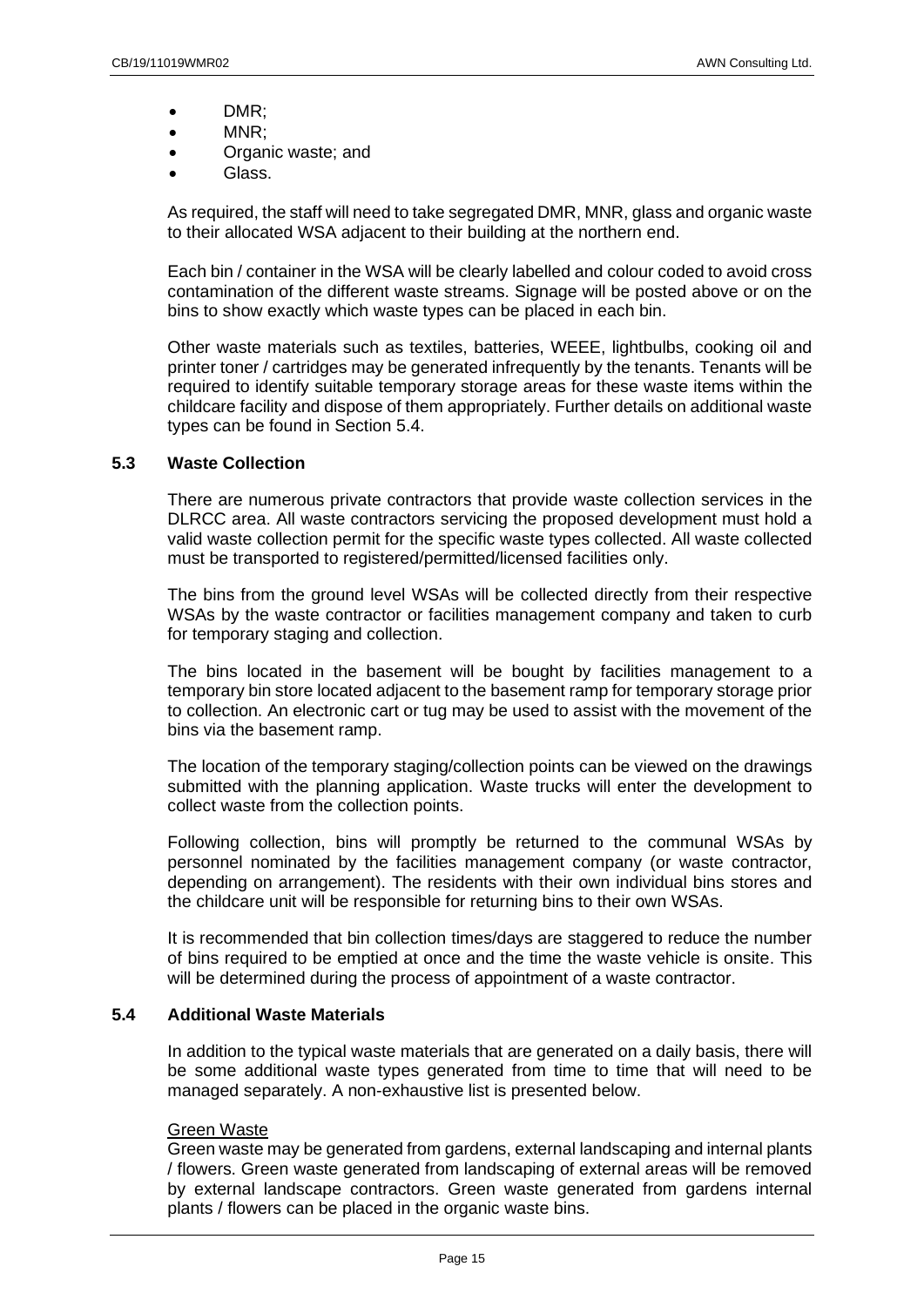## **Batteries**

A take-back service for waste batteries and accumulators (e.g. rechargeable batteries) is in place in order to comply with the Waste Management Batteries and Accumulators Regulations 2014, as amended. In accordance with these regulations, consumers are able to bring their waste batteries to their local civic amenity centre or can return them free of charge to retailers which supply the equivalent type of battery, regardless of whether or not the batteries were purchased at the retail outlet and regardless of whether or not the person depositing the waste battery purchases any product or products from the retail outlet.

The childcare facility tenant cannot use the civic amenity centre. They must segregate their waste batteries and either avail of the take-back service provided by retailers or arrange for recycling / recovery of their waste batteries by a suitably permited / licenced contractor. Facilties management may arrange collection, depending on the agreement.

## Waste Electrical and Electronic Equipment (WEEE)

The WEEE Directive (Directive 2002/96/EC) and associated Waste Management (WEEE) Regulations have been enacted to ensure a high level of recycling of electronic and electrical equipment. In accordance with the regulations, consumers can bring their waste electrical and electronic equipment to their local recycling centre. In addition, consumers can bring back WEEE within 15 days to retailers when they purchase new equipment on a like for like basis. Retailers are also obliged to collect WEEE within 15 days of delivery of a new item, provided the item is disconnected from all mains, does not pose a health and safety risk and is readily available for collection.

As noted above, the childcare facility tenant cannot use the civic amenity centre. They must segregate their WEEE and either avail of the take-back / collection service provided by retailers or arrange for recycling / recovery of their WEEE by a suitably permited / licenced contractor. Facilties management may arrange collection, depending on the agreement.

## Printer Cartridge / Toners

It is recommended that a printer cartridge / toner bin is provided in the childcare facility, where appropriate. The childcare facility tenant will be required to store this waste within their unit and arrange for return to retailers or collection by an authorised waste contractor, as required.

Waste printer cartridge / toners generated by residents can usually be returned to the supplier free of charge or can be brought to a civic amenity centre.

## **Chemicals**

Chemicals (such as solvents, paints, adhesives, resins, detergents, etc) are largely generated from building maintenance works. Such works are usually completed by external contractors who are responsible for the off-site removal and appropriate recovery / recycling / disposal of any waste materials generated.

Any waste cleaning products or waste packaging from cleaning products generated in the childcare facility unit that is classed as hazardous (if they arise) will be appropriately stored within the tenants' own space. Facilties management may arrange collection, depending on the agreement.

Any waste cleaning products or waste packaging from cleaning products that are classed as hazardous (if they arise) generated by the residents should be brought to a civic amenity centre.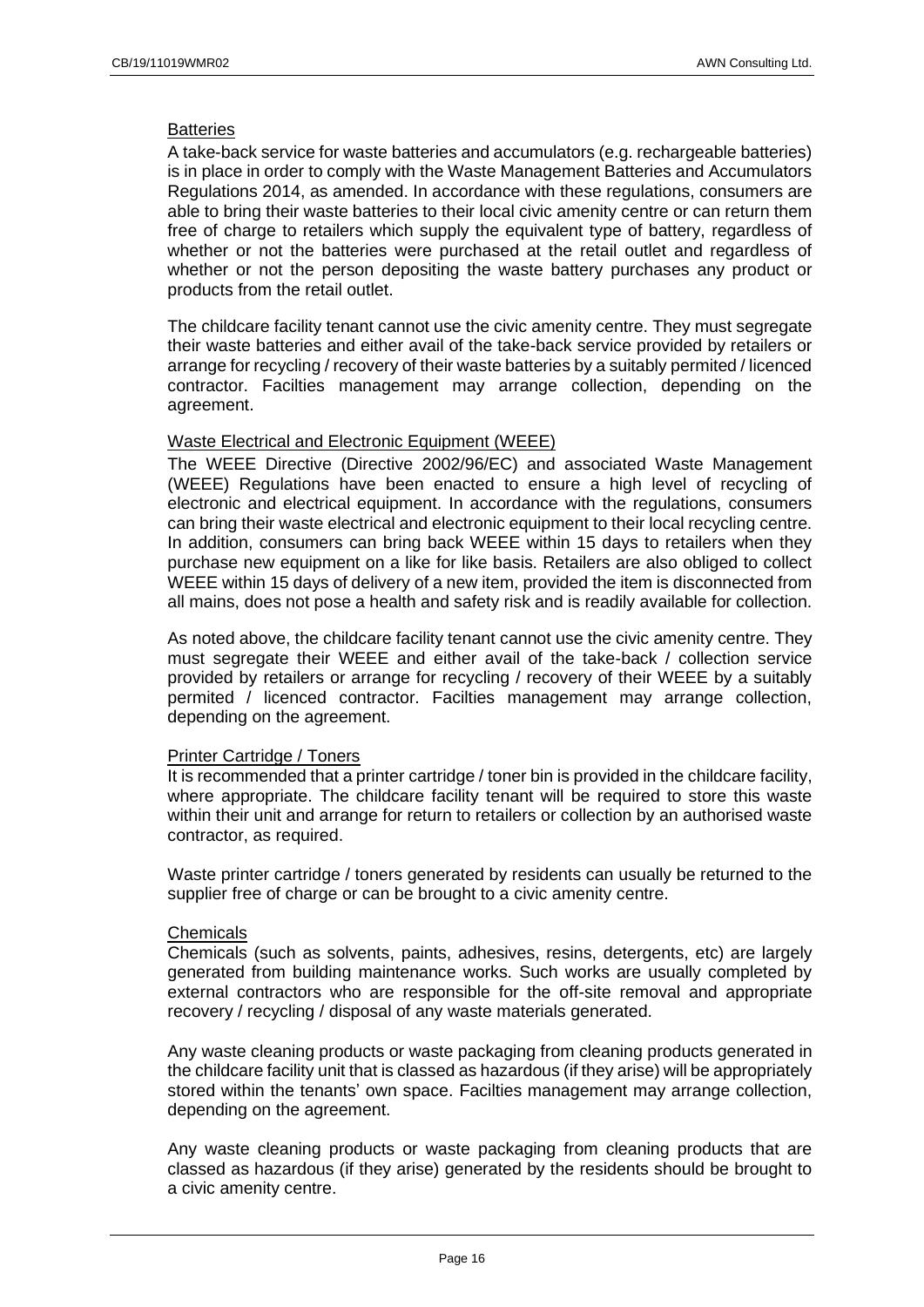## Light Bulbs

Waste light bulbs (fluorescent, incandescent and LED) may be generated by lighting at the childcare facility. It is anticipated that childcare facility tenant will be responsible for the off-site removal and appropriate recovery / disposal of these wastes. Facilties management may arrange collection, depending on the agreement.

Light bulbs generated by residents should be taken to the nearest civic amenity centre for appropriate storage and recovery / disposal.

## **Textiles**

Where possible, waste textiles should be recycled or donated to a charity organisation for reuse. Childcare facility and residential tenants will be responsible for disposing of waste textiles appropriately.

## Waste Cooking Oil

If the commerial tenants use cooking oil, waste cooking oil will need to be stored within the unit on a bunded area or spill pallet and regular collections by a dedicated waste contractor will need to be organised as required. Under sink grease traps will be installed in any cooking space.

If the residents generate waste cooking oil, this can be brought to a civic amenity centre.

## Furniture & Other Bulky Waste Items

Furniture and other bulky waste items (such as carpet, etc.) may occasionally be generated by the childcare facility tenant. The collection of bulky waste will be arranged, as required by the tenant. If residents wish to dispose of furniture, this can be brought a civic amenity centre.

## Abandoned Bicycles

Bicycle parking areas are planned for the development. As happens in other developments, residents sometimes abandon faulty or unused bicycles, and it can be difficult to determine their ownership. Abandoned bicycles should be donated to charity if they arise or Facilties management willmay arrange collection by a licensed waste contractor.

## Covid-19 Waste

Any waste generated by residential and childcare facility tenants that have tested positive for Covid-19 should be manged in accordance with the current Covid-19 HSE Guidelines at the time that that waste arises. At the time this report was prepared, the HSE Guidelines require the following procedure for any waste from a person that tests positive for Covid-19:

- Put all waste (gloves, tissues, wipes, masks) from that person in a bin bag and tie when almost full;
- Put this bin bag into a second bin bag and tie a knot;
- Store this bag safely for 3 days, then put the bag into the non-recyclable waste / general waste wheelie bin for collection / emptying.

Please note that this guidance is likely to be updated by the time the proposed Development is open and occupied and the relevant guidance at the time will need to be reviewed.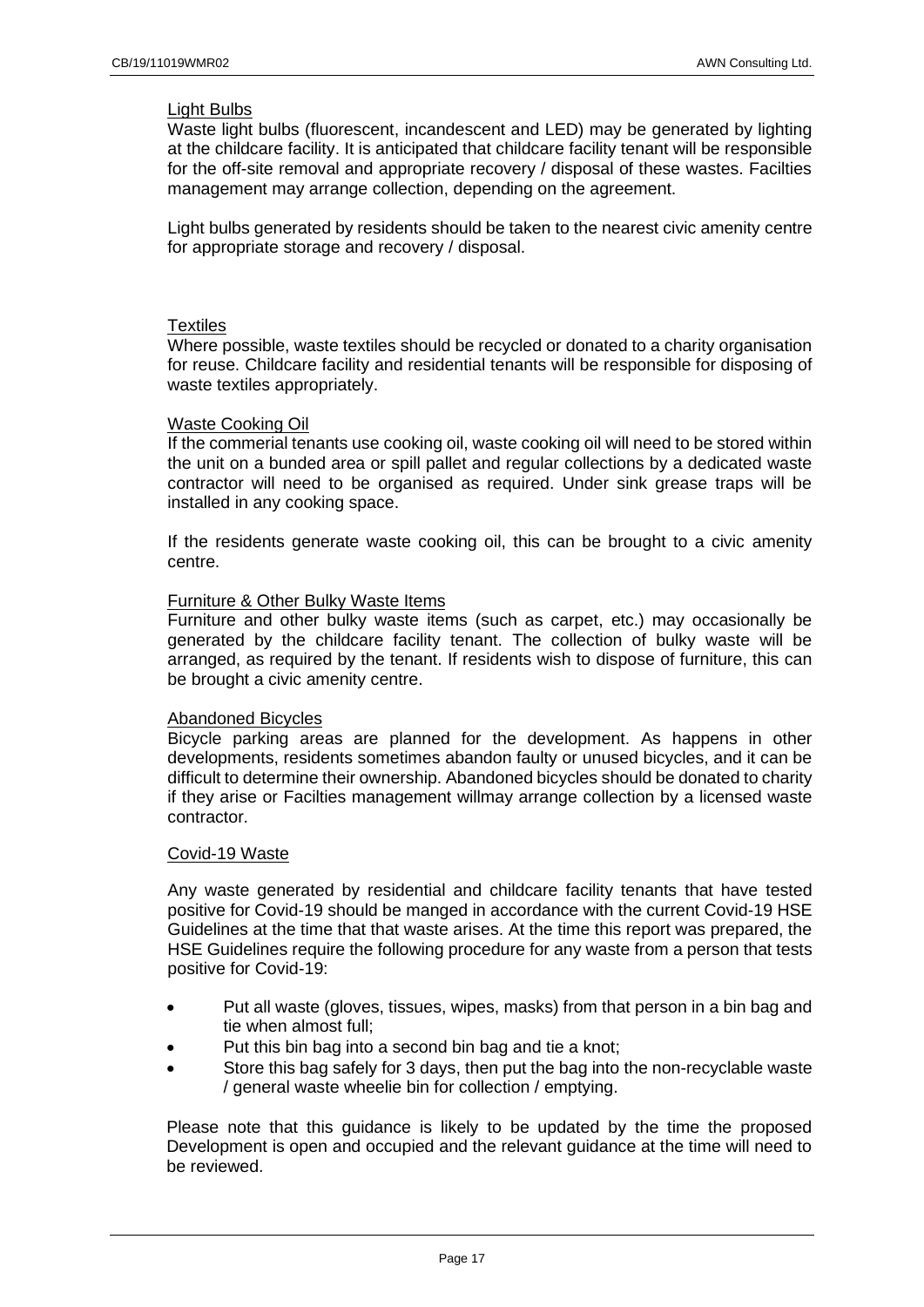# <span id="page-17-0"></span>**5.5 Waste Storage Area Design**

The shared WSAs will be designed and fitted-out to meet the requirements of relevant design Standards, including:

- Waste Storage areas will not present any safety risks to users;
- Be fitted with a non-slip floor surface;
- Provide ventilation to reduce the potential for generation of odours;
- Provide suitable lighting a minimum Lux rating of 220 is recommended;
- Appropriate sensor controlled lighting;
- Be easily accessible for people with limited mobility;
- Be restricted to access by nominated personnel only;
- Be supplied with hot or cold water for disinfection and washing of bins;
- Have access to suitable power supply for power washers, if required;
- Have a sloped floor to a central foul drain for bins washing run-off;
- Have appropriate graphical and written signage placed above and on bins indicating correct use;
- Have access for potential control of vermin, if required;
- Robust design of doors to bin area incorporating steel sheet covering where appropriate; and
- Be monitored by CCTV.

The facility management company will be required to maintain bins and storage areas in good condition as required by the DLRCC *Waste Bye-*Laws.

## <span id="page-17-1"></span>**5.6 Facility Management Responsibilities**

It shall be the responsibility of the Facilities Management Company to ensure that all waste generated by apartment residents and creche tenant is managed to ensure correct storage prior to collection by an appropriately permitted waste management company.

Facilities Management will provide the following items in accordance with the DLRCC *the Guidance Notes for Waste Management in Residential and Commercial Developments:*

- Provision of a Waste Management Plan document, prepared by the Facilities Management Company to all residential units, which shall clearly state the methods of source waste segregation, storage, reuse and recycling initiatives that shall apply to the management of the development;
- Provision and maintenance of appropriate graphical signage to inform residents of their obligation to reduce waste, segregate waste and in the correct bin;
- Preparation of an annual waste management report for all residential units;
- Designation of access routes to common waste storage areas to ensure safe access from the apartment units by mobility impaired persons;
- Provision of an appropriately qualified and experienced staff member, who will be responsible for all aspects of waste management at the development;
- Daily inspection of waste storage areas and signing of a daily check list, which shall be displayed within the area; and
- Maintenance of a weekly register, detailing the quantities and breakdown of wastes collected from the development and provision of supporting documentation by the waste collector to allow tracking of waste recycling rates.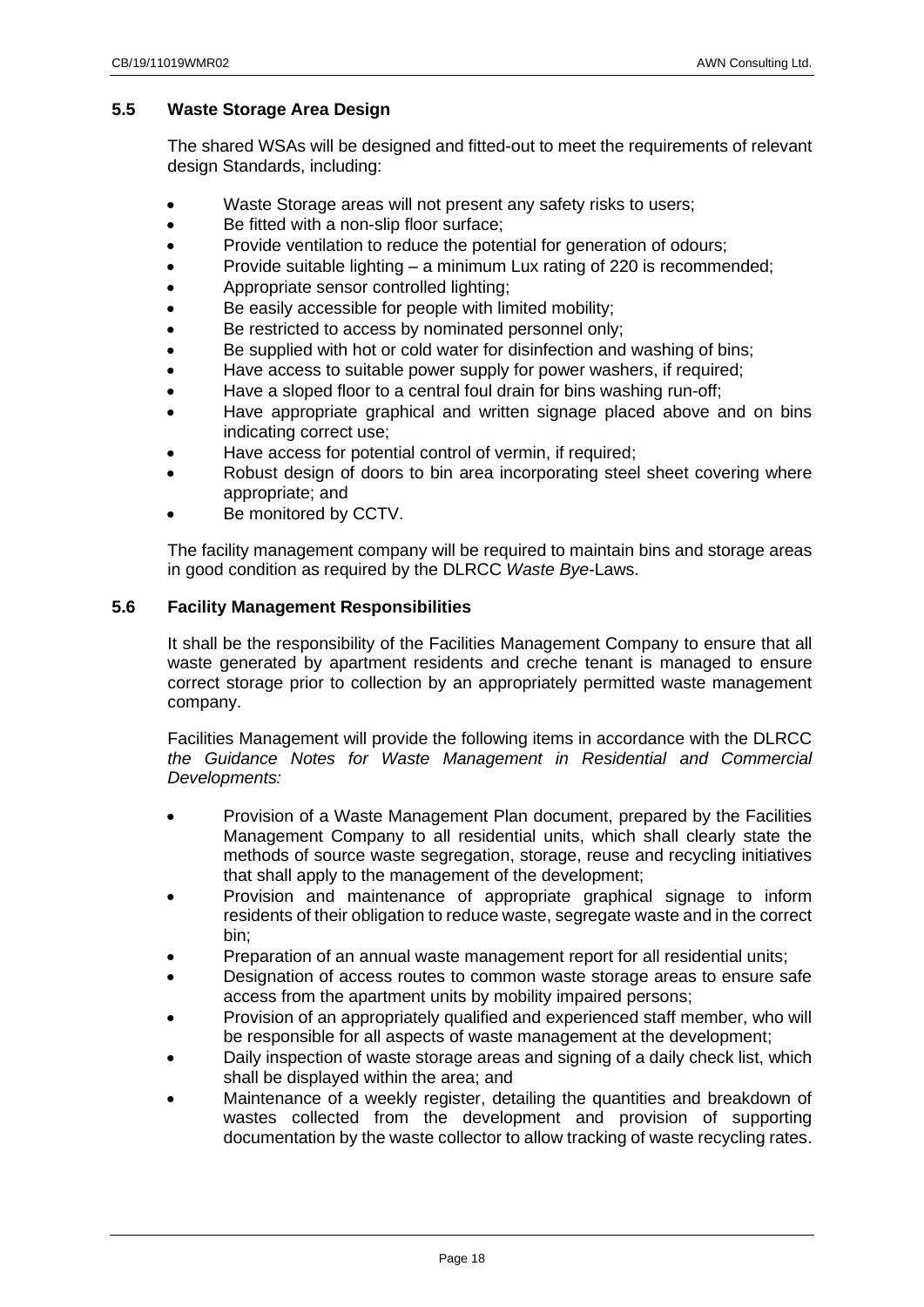# <span id="page-18-0"></span>**6.0 CONCLUSIONS**

In summary, this OWMP presents a waste strategy that complies with all legal requirements, waste policies and best practice guidelines and demonstrates that the required storage areas have been incorporated into the design of the development.

Implementation of this OWMP will ensure a high level of recycling, reuse and recovery at the development. All recyclable materials will be segregated at source to reduce waste contractor costs and ensure maximum diversion of materials from landfill, thus achieving the targets set out in the *EMR Waste Management Plan 2015 – 2021*.

Adherence to this plan will also ensure that waste management at the development is carried out in accordance with the requirements The DLRCC Guidance Notes for Waste Management Planning, the *DLRCC Waste Bye-Laws* and DLRCC Guidance Notes for Waste Management in Large Residential and Commercial Developments*.*

The waste strategy presented in this document will provide sufficient storage capacity for the estimated quantity of segregated waste. The designated area for waste storage will provide sufficient room for the required receptacles in accordance with the details of this strategy.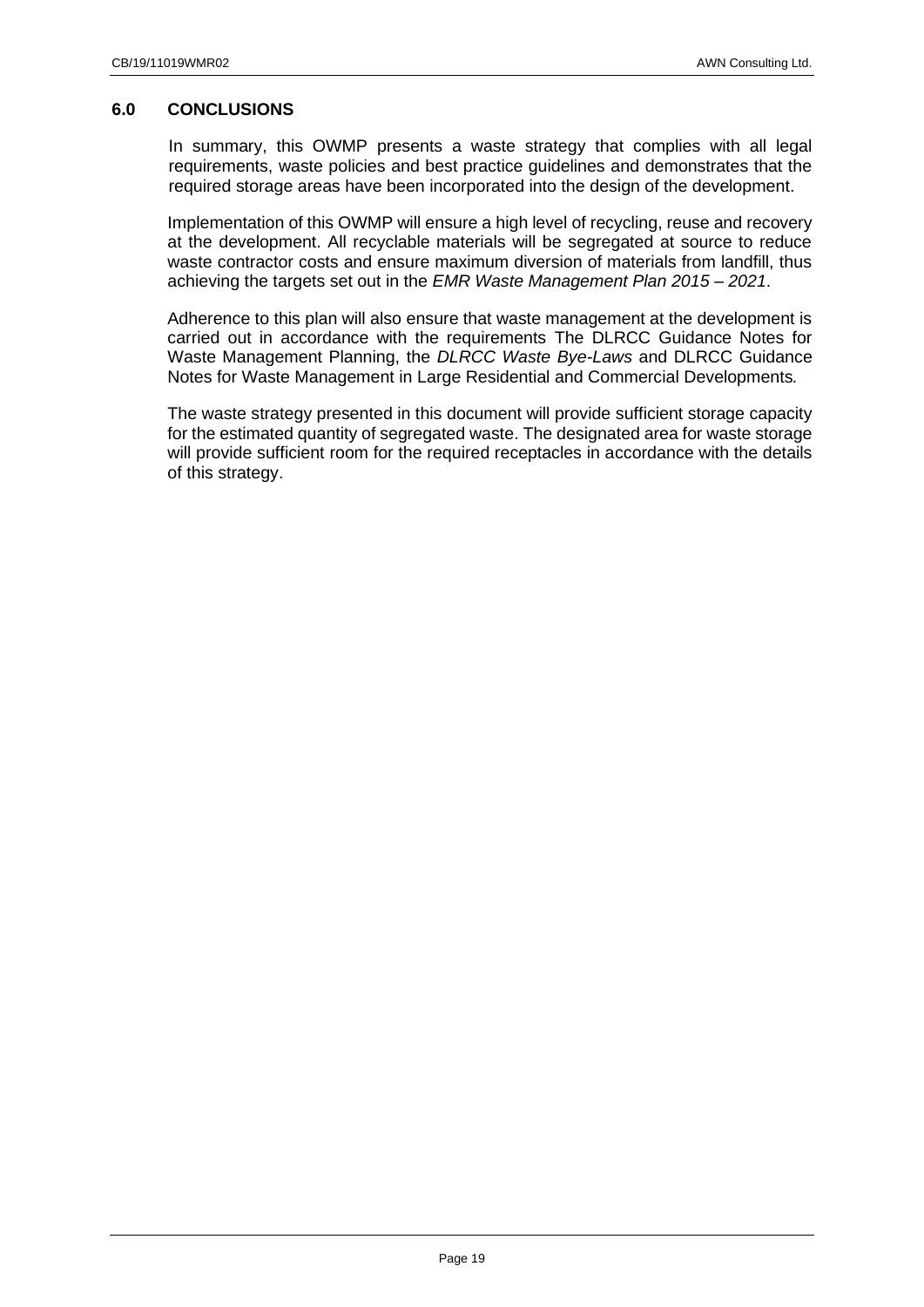# <span id="page-19-0"></span>**7.0 REFERENCES**

- 1. Waste Management Act 1996 (S.I. No. 10 of 1996) as amended 2001 (S.I. No. 36 of 2001), 2003 (S.I. No. 27 of 2003) and 2011 (S.I. No. 20 of 2011). Sub-ordinate and associated legislation includes:
	- o European Communities (Waste Directive) Regulations 2011 (S.I. No. 126 of 2011) as amended
	- o Waste Management (Collection Permit) Regulations 2007 (S.I. No. 820 of 2007) as amended
	- o Waste Management (Facility Permit and Registration) Regulations 2007 (S.I No. 821 of 2007) as amended
	- o Waste Management (Licensing) Regulations 2000 (S.I No. 185 of 2000) as amended
	- o European Union (Packaging) Regulations 2014 (S.I. No. 282 of 2014)
	- o Waste Management (Planning) Regulations 1997 (S.I. No. 137 of 1997)
	- o Waste Management (Landfill Levy) Regulations 2015 (S.I. No. 189 of 2015)
	- o European Communities (Waste Electrical and Electronic Equipment) Regulations 2014 (S.I. No. 149 of 2014)
	- o Waste Management (Batteries and Accumulators) Regulations 2014 (S.I. No. 283 of 2014) as amended
	- o Waste Management (Food Waste) Regulations 2009 (S.I. No. 508 of 2009) as amended 2015 (S.I. No. 190 of 2015)
	- o European Union (Household Food Waste and Bio-waste) Regulations 2015 (S.I. No. 430 of 2015)
	- o Waste Management (Hazardous Waste) Regulations 1998 (S.I. No. 163 of 1998) as amended 2000 (S.I. No. 73 of 2000)
	- o Waste Management (Shipments of Waste) Regulations 2007 (S.I. No. 419 of 2007) as amended
	- o *European Communities (Transfrontier Shipment of Waste) Regulations 1994 (SI 121 of 1994)*
	- o European Union (Properties of Waste which Render it Hazardous) Regulations 2015 (S.I. No. 233 of 2015) as amended.
- 2. Environmental Protection Act 1992 (Act No. 7 of 1992) as amended;
- 3. Litter Pollution Act 1997 (Act No. 12 of 1997) as amended;
- 4. Eastern-Midlands Waste Region, *Eastern-Midlands Region (EMR) Waste Management Plan 2015 – 2021* (2015)
- 5. Dún Laoghaire Rathdown County Council (DLRCC), Dún Laoghaire Rathdown County Council Segregation, Storage and Presentation of Household and Commercial Waste) Bye-laws (2019).
- 6. DLRCC, Guidance Notes for Waste Management in Residential & Commercial Developments (2020)
- 7. Departmnt of Environment, Heritage and Local Government (DoEHLG) *Preventing and Recycling Waste - Delivering Change* (2002)
- 8. DoELG, *Making Ireland's Development Sustainable – Review, Assessment and Future Action (World Summit on Sustainable Development)* (2002)
- 9. DoEHLG, *Taking Stock and Moving Forward* (2004)